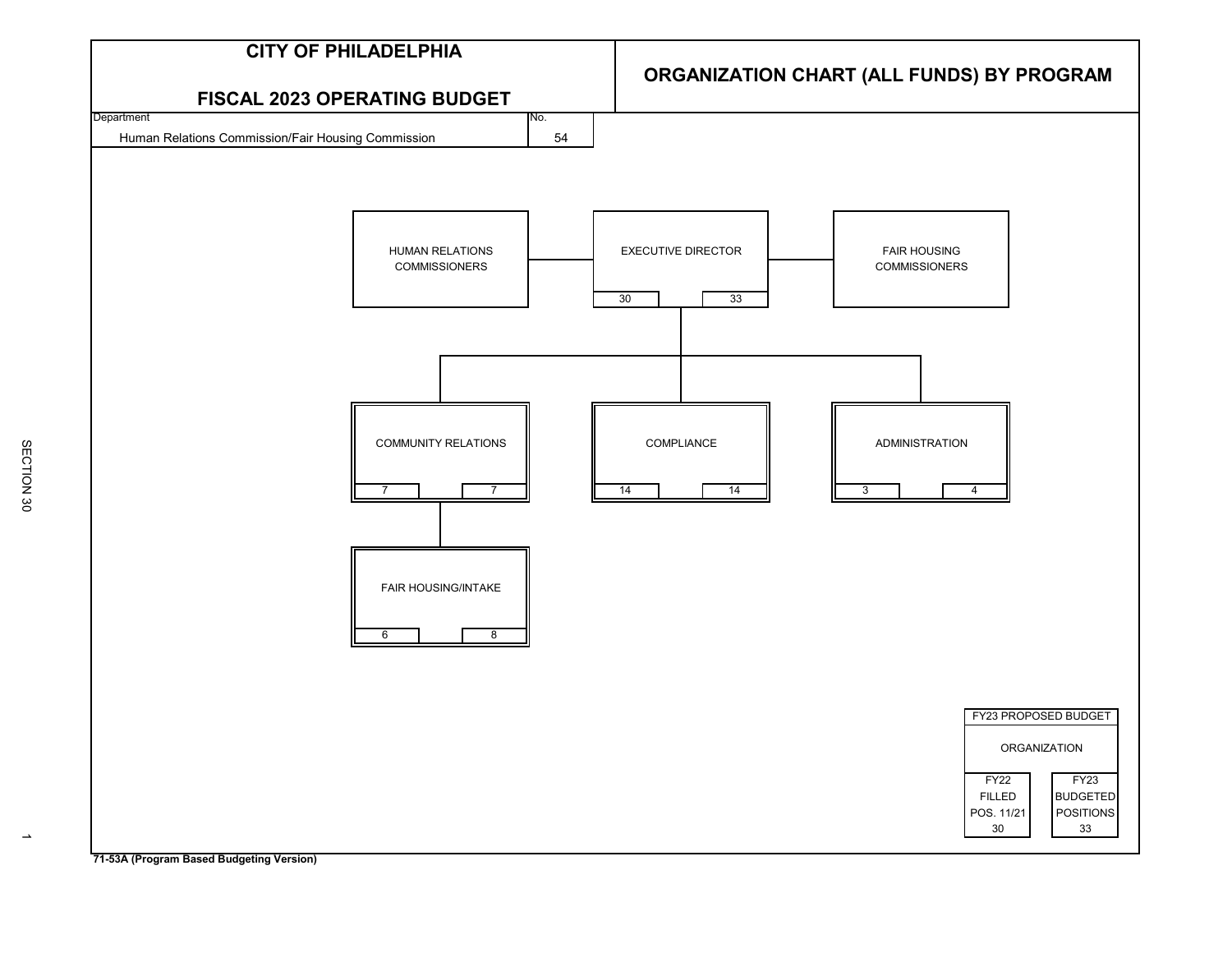### **CITY OF PHILADELPHIA**

#### **DEPARTMENTAL SUMMARY BY FUND**

|  | <b>FISCAL 2023 OPERATING BUDGET</b> |  |
|--|-------------------------------------|--|
|--|-------------------------------------|--|

| Human Relations Commission/Fair Housing Commission<br>54<br>Fiscal 2022<br>Fiscal 2021<br>Fiscal 2022<br>Fiscal 2023<br>Increase<br>Actual<br>Original<br>Estimated<br>Proposed<br>or<br>Class<br>Obligations<br>Obligations<br><b>Budget</b><br>No.<br>Fund<br>Description<br>Appropriation<br>(Decrease)<br>(2)<br>(3)<br>(1)<br>(4)<br>(5)<br>(8)<br>(9)<br>(6)<br>(7)<br>01<br><b>Employee Compensation</b><br>100<br>31,282<br>General<br>2,463,907<br><b>Personal Services</b><br>2,267,083<br>2,325,040<br>2,495,189<br>a)<br><b>Employee Benefits</b><br>b)<br>8,676<br>11,818<br>34,657<br>34,657<br>43,333<br>200<br>Purchase of Services<br>6,572<br>27,731<br>27,731<br>27,731<br>300<br>Materials and Supplies<br>300<br>300<br>300<br>400<br>Equipment<br>500<br>Contributions, etc.<br>800<br>Payments to Other Funds<br>2,285,473<br>2,387,728<br>2,526,595<br>2,566,553<br>Total<br><b>Employee Compensation</b><br>100<br><b>Personal Services</b><br>a)<br><b>Employee Benefits</b><br>b)<br>200<br>Purchase of Services<br>300<br>Materials and Supplies<br>400<br>Equipment<br>500<br>Contributions, etc.<br>800<br>Payments to Other Funds<br>Total<br><b>Employee Compensation</b><br>100<br><b>Personal Services</b><br>a)<br><b>Employee Benefits</b><br>b)<br>Purchase of Services<br>200<br>300<br><b>Materials and Supplies</b><br>400<br>Equipment<br>500<br>Contributions, etc.<br>800<br>Payments to Other Funds<br>Total<br><b>Employee Compensation</b><br>100<br><b>Personal Services</b><br>a)<br><b>Employee Benefits</b><br>b)<br>200<br>Purchase of Services<br>300<br><b>Materials and Supplies</b><br>400<br>Equipment<br>500<br>Contributions, etc.<br>800<br>Payments to Other Funds<br>Total<br><b>Employee Compensation</b><br>100<br><b>Personal Services</b><br>a)<br><b>Employee Benefits</b><br>b)<br>200<br><b>Purchase of Services</b><br>300<br>Materials and Supplies<br>400<br>Equipment<br>500<br>Contributions, etc.<br>Payments to Other Funds<br>800<br>Total<br><b>Employee Compensation</b><br>100<br>2,267,083<br>2,463,907<br><b>Personal Services</b><br>2,325,040<br>2,495,189<br>a)<br>b)<br><b>Employee Benefits</b><br>34,657<br>34,657<br>Departmental<br>11,818<br>43,333<br>200<br><b>Purchase of Services</b><br>Total<br>6,572<br>27,731<br>27,731<br>27,731<br>300<br>Materials and Supplies<br>All Funds<br>300<br>300<br>300<br>400<br>Equipment<br>500<br>Contributions, etc.<br>800<br>Payments to Other Funds<br>2,285,473<br>2,387,728<br>2,526,595<br>2,566,553<br>Total | Department |  |  |  | No.    |
|---------------------------------------------------------------------------------------------------------------------------------------------------------------------------------------------------------------------------------------------------------------------------------------------------------------------------------------------------------------------------------------------------------------------------------------------------------------------------------------------------------------------------------------------------------------------------------------------------------------------------------------------------------------------------------------------------------------------------------------------------------------------------------------------------------------------------------------------------------------------------------------------------------------------------------------------------------------------------------------------------------------------------------------------------------------------------------------------------------------------------------------------------------------------------------------------------------------------------------------------------------------------------------------------------------------------------------------------------------------------------------------------------------------------------------------------------------------------------------------------------------------------------------------------------------------------------------------------------------------------------------------------------------------------------------------------------------------------------------------------------------------------------------------------------------------------------------------------------------------------------------------------------------------------------------------------------------------------------------------------------------------------------------------------------------------------------------------------------------------------------------------------------------------------------------------------------------------------------------------------------------------------------------------------------------------------------------------------------------------------------------------------------------------------------------------------------------------------------------------------------------------------------------------------------------|------------|--|--|--|--------|
|                                                                                                                                                                                                                                                                                                                                                                                                                                                                                                                                                                                                                                                                                                                                                                                                                                                                                                                                                                                                                                                                                                                                                                                                                                                                                                                                                                                                                                                                                                                                                                                                                                                                                                                                                                                                                                                                                                                                                                                                                                                                                                                                                                                                                                                                                                                                                                                                                                                                                                                                                         |            |  |  |  |        |
|                                                                                                                                                                                                                                                                                                                                                                                                                                                                                                                                                                                                                                                                                                                                                                                                                                                                                                                                                                                                                                                                                                                                                                                                                                                                                                                                                                                                                                                                                                                                                                                                                                                                                                                                                                                                                                                                                                                                                                                                                                                                                                                                                                                                                                                                                                                                                                                                                                                                                                                                                         |            |  |  |  |        |
|                                                                                                                                                                                                                                                                                                                                                                                                                                                                                                                                                                                                                                                                                                                                                                                                                                                                                                                                                                                                                                                                                                                                                                                                                                                                                                                                                                                                                                                                                                                                                                                                                                                                                                                                                                                                                                                                                                                                                                                                                                                                                                                                                                                                                                                                                                                                                                                                                                                                                                                                                         |            |  |  |  |        |
|                                                                                                                                                                                                                                                                                                                                                                                                                                                                                                                                                                                                                                                                                                                                                                                                                                                                                                                                                                                                                                                                                                                                                                                                                                                                                                                                                                                                                                                                                                                                                                                                                                                                                                                                                                                                                                                                                                                                                                                                                                                                                                                                                                                                                                                                                                                                                                                                                                                                                                                                                         |            |  |  |  |        |
|                                                                                                                                                                                                                                                                                                                                                                                                                                                                                                                                                                                                                                                                                                                                                                                                                                                                                                                                                                                                                                                                                                                                                                                                                                                                                                                                                                                                                                                                                                                                                                                                                                                                                                                                                                                                                                                                                                                                                                                                                                                                                                                                                                                                                                                                                                                                                                                                                                                                                                                                                         |            |  |  |  |        |
|                                                                                                                                                                                                                                                                                                                                                                                                                                                                                                                                                                                                                                                                                                                                                                                                                                                                                                                                                                                                                                                                                                                                                                                                                                                                                                                                                                                                                                                                                                                                                                                                                                                                                                                                                                                                                                                                                                                                                                                                                                                                                                                                                                                                                                                                                                                                                                                                                                                                                                                                                         |            |  |  |  |        |
|                                                                                                                                                                                                                                                                                                                                                                                                                                                                                                                                                                                                                                                                                                                                                                                                                                                                                                                                                                                                                                                                                                                                                                                                                                                                                                                                                                                                                                                                                                                                                                                                                                                                                                                                                                                                                                                                                                                                                                                                                                                                                                                                                                                                                                                                                                                                                                                                                                                                                                                                                         |            |  |  |  |        |
|                                                                                                                                                                                                                                                                                                                                                                                                                                                                                                                                                                                                                                                                                                                                                                                                                                                                                                                                                                                                                                                                                                                                                                                                                                                                                                                                                                                                                                                                                                                                                                                                                                                                                                                                                                                                                                                                                                                                                                                                                                                                                                                                                                                                                                                                                                                                                                                                                                                                                                                                                         |            |  |  |  |        |
|                                                                                                                                                                                                                                                                                                                                                                                                                                                                                                                                                                                                                                                                                                                                                                                                                                                                                                                                                                                                                                                                                                                                                                                                                                                                                                                                                                                                                                                                                                                                                                                                                                                                                                                                                                                                                                                                                                                                                                                                                                                                                                                                                                                                                                                                                                                                                                                                                                                                                                                                                         |            |  |  |  |        |
|                                                                                                                                                                                                                                                                                                                                                                                                                                                                                                                                                                                                                                                                                                                                                                                                                                                                                                                                                                                                                                                                                                                                                                                                                                                                                                                                                                                                                                                                                                                                                                                                                                                                                                                                                                                                                                                                                                                                                                                                                                                                                                                                                                                                                                                                                                                                                                                                                                                                                                                                                         |            |  |  |  |        |
|                                                                                                                                                                                                                                                                                                                                                                                                                                                                                                                                                                                                                                                                                                                                                                                                                                                                                                                                                                                                                                                                                                                                                                                                                                                                                                                                                                                                                                                                                                                                                                                                                                                                                                                                                                                                                                                                                                                                                                                                                                                                                                                                                                                                                                                                                                                                                                                                                                                                                                                                                         |            |  |  |  |        |
|                                                                                                                                                                                                                                                                                                                                                                                                                                                                                                                                                                                                                                                                                                                                                                                                                                                                                                                                                                                                                                                                                                                                                                                                                                                                                                                                                                                                                                                                                                                                                                                                                                                                                                                                                                                                                                                                                                                                                                                                                                                                                                                                                                                                                                                                                                                                                                                                                                                                                                                                                         |            |  |  |  |        |
|                                                                                                                                                                                                                                                                                                                                                                                                                                                                                                                                                                                                                                                                                                                                                                                                                                                                                                                                                                                                                                                                                                                                                                                                                                                                                                                                                                                                                                                                                                                                                                                                                                                                                                                                                                                                                                                                                                                                                                                                                                                                                                                                                                                                                                                                                                                                                                                                                                                                                                                                                         |            |  |  |  |        |
|                                                                                                                                                                                                                                                                                                                                                                                                                                                                                                                                                                                                                                                                                                                                                                                                                                                                                                                                                                                                                                                                                                                                                                                                                                                                                                                                                                                                                                                                                                                                                                                                                                                                                                                                                                                                                                                                                                                                                                                                                                                                                                                                                                                                                                                                                                                                                                                                                                                                                                                                                         |            |  |  |  |        |
|                                                                                                                                                                                                                                                                                                                                                                                                                                                                                                                                                                                                                                                                                                                                                                                                                                                                                                                                                                                                                                                                                                                                                                                                                                                                                                                                                                                                                                                                                                                                                                                                                                                                                                                                                                                                                                                                                                                                                                                                                                                                                                                                                                                                                                                                                                                                                                                                                                                                                                                                                         |            |  |  |  | 39,958 |
|                                                                                                                                                                                                                                                                                                                                                                                                                                                                                                                                                                                                                                                                                                                                                                                                                                                                                                                                                                                                                                                                                                                                                                                                                                                                                                                                                                                                                                                                                                                                                                                                                                                                                                                                                                                                                                                                                                                                                                                                                                                                                                                                                                                                                                                                                                                                                                                                                                                                                                                                                         |            |  |  |  |        |
|                                                                                                                                                                                                                                                                                                                                                                                                                                                                                                                                                                                                                                                                                                                                                                                                                                                                                                                                                                                                                                                                                                                                                                                                                                                                                                                                                                                                                                                                                                                                                                                                                                                                                                                                                                                                                                                                                                                                                                                                                                                                                                                                                                                                                                                                                                                                                                                                                                                                                                                                                         |            |  |  |  |        |
|                                                                                                                                                                                                                                                                                                                                                                                                                                                                                                                                                                                                                                                                                                                                                                                                                                                                                                                                                                                                                                                                                                                                                                                                                                                                                                                                                                                                                                                                                                                                                                                                                                                                                                                                                                                                                                                                                                                                                                                                                                                                                                                                                                                                                                                                                                                                                                                                                                                                                                                                                         |            |  |  |  |        |
|                                                                                                                                                                                                                                                                                                                                                                                                                                                                                                                                                                                                                                                                                                                                                                                                                                                                                                                                                                                                                                                                                                                                                                                                                                                                                                                                                                                                                                                                                                                                                                                                                                                                                                                                                                                                                                                                                                                                                                                                                                                                                                                                                                                                                                                                                                                                                                                                                                                                                                                                                         |            |  |  |  |        |
|                                                                                                                                                                                                                                                                                                                                                                                                                                                                                                                                                                                                                                                                                                                                                                                                                                                                                                                                                                                                                                                                                                                                                                                                                                                                                                                                                                                                                                                                                                                                                                                                                                                                                                                                                                                                                                                                                                                                                                                                                                                                                                                                                                                                                                                                                                                                                                                                                                                                                                                                                         |            |  |  |  |        |
|                                                                                                                                                                                                                                                                                                                                                                                                                                                                                                                                                                                                                                                                                                                                                                                                                                                                                                                                                                                                                                                                                                                                                                                                                                                                                                                                                                                                                                                                                                                                                                                                                                                                                                                                                                                                                                                                                                                                                                                                                                                                                                                                                                                                                                                                                                                                                                                                                                                                                                                                                         |            |  |  |  |        |
|                                                                                                                                                                                                                                                                                                                                                                                                                                                                                                                                                                                                                                                                                                                                                                                                                                                                                                                                                                                                                                                                                                                                                                                                                                                                                                                                                                                                                                                                                                                                                                                                                                                                                                                                                                                                                                                                                                                                                                                                                                                                                                                                                                                                                                                                                                                                                                                                                                                                                                                                                         |            |  |  |  |        |
|                                                                                                                                                                                                                                                                                                                                                                                                                                                                                                                                                                                                                                                                                                                                                                                                                                                                                                                                                                                                                                                                                                                                                                                                                                                                                                                                                                                                                                                                                                                                                                                                                                                                                                                                                                                                                                                                                                                                                                                                                                                                                                                                                                                                                                                                                                                                                                                                                                                                                                                                                         |            |  |  |  |        |
|                                                                                                                                                                                                                                                                                                                                                                                                                                                                                                                                                                                                                                                                                                                                                                                                                                                                                                                                                                                                                                                                                                                                                                                                                                                                                                                                                                                                                                                                                                                                                                                                                                                                                                                                                                                                                                                                                                                                                                                                                                                                                                                                                                                                                                                                                                                                                                                                                                                                                                                                                         |            |  |  |  |        |
|                                                                                                                                                                                                                                                                                                                                                                                                                                                                                                                                                                                                                                                                                                                                                                                                                                                                                                                                                                                                                                                                                                                                                                                                                                                                                                                                                                                                                                                                                                                                                                                                                                                                                                                                                                                                                                                                                                                                                                                                                                                                                                                                                                                                                                                                                                                                                                                                                                                                                                                                                         |            |  |  |  |        |
|                                                                                                                                                                                                                                                                                                                                                                                                                                                                                                                                                                                                                                                                                                                                                                                                                                                                                                                                                                                                                                                                                                                                                                                                                                                                                                                                                                                                                                                                                                                                                                                                                                                                                                                                                                                                                                                                                                                                                                                                                                                                                                                                                                                                                                                                                                                                                                                                                                                                                                                                                         |            |  |  |  |        |
|                                                                                                                                                                                                                                                                                                                                                                                                                                                                                                                                                                                                                                                                                                                                                                                                                                                                                                                                                                                                                                                                                                                                                                                                                                                                                                                                                                                                                                                                                                                                                                                                                                                                                                                                                                                                                                                                                                                                                                                                                                                                                                                                                                                                                                                                                                                                                                                                                                                                                                                                                         |            |  |  |  |        |
|                                                                                                                                                                                                                                                                                                                                                                                                                                                                                                                                                                                                                                                                                                                                                                                                                                                                                                                                                                                                                                                                                                                                                                                                                                                                                                                                                                                                                                                                                                                                                                                                                                                                                                                                                                                                                                                                                                                                                                                                                                                                                                                                                                                                                                                                                                                                                                                                                                                                                                                                                         |            |  |  |  |        |
|                                                                                                                                                                                                                                                                                                                                                                                                                                                                                                                                                                                                                                                                                                                                                                                                                                                                                                                                                                                                                                                                                                                                                                                                                                                                                                                                                                                                                                                                                                                                                                                                                                                                                                                                                                                                                                                                                                                                                                                                                                                                                                                                                                                                                                                                                                                                                                                                                                                                                                                                                         |            |  |  |  |        |
|                                                                                                                                                                                                                                                                                                                                                                                                                                                                                                                                                                                                                                                                                                                                                                                                                                                                                                                                                                                                                                                                                                                                                                                                                                                                                                                                                                                                                                                                                                                                                                                                                                                                                                                                                                                                                                                                                                                                                                                                                                                                                                                                                                                                                                                                                                                                                                                                                                                                                                                                                         |            |  |  |  |        |
|                                                                                                                                                                                                                                                                                                                                                                                                                                                                                                                                                                                                                                                                                                                                                                                                                                                                                                                                                                                                                                                                                                                                                                                                                                                                                                                                                                                                                                                                                                                                                                                                                                                                                                                                                                                                                                                                                                                                                                                                                                                                                                                                                                                                                                                                                                                                                                                                                                                                                                                                                         |            |  |  |  |        |
|                                                                                                                                                                                                                                                                                                                                                                                                                                                                                                                                                                                                                                                                                                                                                                                                                                                                                                                                                                                                                                                                                                                                                                                                                                                                                                                                                                                                                                                                                                                                                                                                                                                                                                                                                                                                                                                                                                                                                                                                                                                                                                                                                                                                                                                                                                                                                                                                                                                                                                                                                         |            |  |  |  |        |
|                                                                                                                                                                                                                                                                                                                                                                                                                                                                                                                                                                                                                                                                                                                                                                                                                                                                                                                                                                                                                                                                                                                                                                                                                                                                                                                                                                                                                                                                                                                                                                                                                                                                                                                                                                                                                                                                                                                                                                                                                                                                                                                                                                                                                                                                                                                                                                                                                                                                                                                                                         |            |  |  |  |        |
|                                                                                                                                                                                                                                                                                                                                                                                                                                                                                                                                                                                                                                                                                                                                                                                                                                                                                                                                                                                                                                                                                                                                                                                                                                                                                                                                                                                                                                                                                                                                                                                                                                                                                                                                                                                                                                                                                                                                                                                                                                                                                                                                                                                                                                                                                                                                                                                                                                                                                                                                                         |            |  |  |  |        |
|                                                                                                                                                                                                                                                                                                                                                                                                                                                                                                                                                                                                                                                                                                                                                                                                                                                                                                                                                                                                                                                                                                                                                                                                                                                                                                                                                                                                                                                                                                                                                                                                                                                                                                                                                                                                                                                                                                                                                                                                                                                                                                                                                                                                                                                                                                                                                                                                                                                                                                                                                         |            |  |  |  |        |
|                                                                                                                                                                                                                                                                                                                                                                                                                                                                                                                                                                                                                                                                                                                                                                                                                                                                                                                                                                                                                                                                                                                                                                                                                                                                                                                                                                                                                                                                                                                                                                                                                                                                                                                                                                                                                                                                                                                                                                                                                                                                                                                                                                                                                                                                                                                                                                                                                                                                                                                                                         |            |  |  |  |        |
|                                                                                                                                                                                                                                                                                                                                                                                                                                                                                                                                                                                                                                                                                                                                                                                                                                                                                                                                                                                                                                                                                                                                                                                                                                                                                                                                                                                                                                                                                                                                                                                                                                                                                                                                                                                                                                                                                                                                                                                                                                                                                                                                                                                                                                                                                                                                                                                                                                                                                                                                                         |            |  |  |  |        |
|                                                                                                                                                                                                                                                                                                                                                                                                                                                                                                                                                                                                                                                                                                                                                                                                                                                                                                                                                                                                                                                                                                                                                                                                                                                                                                                                                                                                                                                                                                                                                                                                                                                                                                                                                                                                                                                                                                                                                                                                                                                                                                                                                                                                                                                                                                                                                                                                                                                                                                                                                         |            |  |  |  |        |
|                                                                                                                                                                                                                                                                                                                                                                                                                                                                                                                                                                                                                                                                                                                                                                                                                                                                                                                                                                                                                                                                                                                                                                                                                                                                                                                                                                                                                                                                                                                                                                                                                                                                                                                                                                                                                                                                                                                                                                                                                                                                                                                                                                                                                                                                                                                                                                                                                                                                                                                                                         |            |  |  |  |        |
|                                                                                                                                                                                                                                                                                                                                                                                                                                                                                                                                                                                                                                                                                                                                                                                                                                                                                                                                                                                                                                                                                                                                                                                                                                                                                                                                                                                                                                                                                                                                                                                                                                                                                                                                                                                                                                                                                                                                                                                                                                                                                                                                                                                                                                                                                                                                                                                                                                                                                                                                                         |            |  |  |  |        |
|                                                                                                                                                                                                                                                                                                                                                                                                                                                                                                                                                                                                                                                                                                                                                                                                                                                                                                                                                                                                                                                                                                                                                                                                                                                                                                                                                                                                                                                                                                                                                                                                                                                                                                                                                                                                                                                                                                                                                                                                                                                                                                                                                                                                                                                                                                                                                                                                                                                                                                                                                         |            |  |  |  |        |
|                                                                                                                                                                                                                                                                                                                                                                                                                                                                                                                                                                                                                                                                                                                                                                                                                                                                                                                                                                                                                                                                                                                                                                                                                                                                                                                                                                                                                                                                                                                                                                                                                                                                                                                                                                                                                                                                                                                                                                                                                                                                                                                                                                                                                                                                                                                                                                                                                                                                                                                                                         |            |  |  |  |        |
|                                                                                                                                                                                                                                                                                                                                                                                                                                                                                                                                                                                                                                                                                                                                                                                                                                                                                                                                                                                                                                                                                                                                                                                                                                                                                                                                                                                                                                                                                                                                                                                                                                                                                                                                                                                                                                                                                                                                                                                                                                                                                                                                                                                                                                                                                                                                                                                                                                                                                                                                                         |            |  |  |  |        |
|                                                                                                                                                                                                                                                                                                                                                                                                                                                                                                                                                                                                                                                                                                                                                                                                                                                                                                                                                                                                                                                                                                                                                                                                                                                                                                                                                                                                                                                                                                                                                                                                                                                                                                                                                                                                                                                                                                                                                                                                                                                                                                                                                                                                                                                                                                                                                                                                                                                                                                                                                         |            |  |  |  |        |
|                                                                                                                                                                                                                                                                                                                                                                                                                                                                                                                                                                                                                                                                                                                                                                                                                                                                                                                                                                                                                                                                                                                                                                                                                                                                                                                                                                                                                                                                                                                                                                                                                                                                                                                                                                                                                                                                                                                                                                                                                                                                                                                                                                                                                                                                                                                                                                                                                                                                                                                                                         |            |  |  |  |        |
|                                                                                                                                                                                                                                                                                                                                                                                                                                                                                                                                                                                                                                                                                                                                                                                                                                                                                                                                                                                                                                                                                                                                                                                                                                                                                                                                                                                                                                                                                                                                                                                                                                                                                                                                                                                                                                                                                                                                                                                                                                                                                                                                                                                                                                                                                                                                                                                                                                                                                                                                                         |            |  |  |  |        |
|                                                                                                                                                                                                                                                                                                                                                                                                                                                                                                                                                                                                                                                                                                                                                                                                                                                                                                                                                                                                                                                                                                                                                                                                                                                                                                                                                                                                                                                                                                                                                                                                                                                                                                                                                                                                                                                                                                                                                                                                                                                                                                                                                                                                                                                                                                                                                                                                                                                                                                                                                         |            |  |  |  |        |
|                                                                                                                                                                                                                                                                                                                                                                                                                                                                                                                                                                                                                                                                                                                                                                                                                                                                                                                                                                                                                                                                                                                                                                                                                                                                                                                                                                                                                                                                                                                                                                                                                                                                                                                                                                                                                                                                                                                                                                                                                                                                                                                                                                                                                                                                                                                                                                                                                                                                                                                                                         |            |  |  |  |        |
|                                                                                                                                                                                                                                                                                                                                                                                                                                                                                                                                                                                                                                                                                                                                                                                                                                                                                                                                                                                                                                                                                                                                                                                                                                                                                                                                                                                                                                                                                                                                                                                                                                                                                                                                                                                                                                                                                                                                                                                                                                                                                                                                                                                                                                                                                                                                                                                                                                                                                                                                                         |            |  |  |  |        |
|                                                                                                                                                                                                                                                                                                                                                                                                                                                                                                                                                                                                                                                                                                                                                                                                                                                                                                                                                                                                                                                                                                                                                                                                                                                                                                                                                                                                                                                                                                                                                                                                                                                                                                                                                                                                                                                                                                                                                                                                                                                                                                                                                                                                                                                                                                                                                                                                                                                                                                                                                         |            |  |  |  |        |
|                                                                                                                                                                                                                                                                                                                                                                                                                                                                                                                                                                                                                                                                                                                                                                                                                                                                                                                                                                                                                                                                                                                                                                                                                                                                                                                                                                                                                                                                                                                                                                                                                                                                                                                                                                                                                                                                                                                                                                                                                                                                                                                                                                                                                                                                                                                                                                                                                                                                                                                                                         |            |  |  |  |        |
|                                                                                                                                                                                                                                                                                                                                                                                                                                                                                                                                                                                                                                                                                                                                                                                                                                                                                                                                                                                                                                                                                                                                                                                                                                                                                                                                                                                                                                                                                                                                                                                                                                                                                                                                                                                                                                                                                                                                                                                                                                                                                                                                                                                                                                                                                                                                                                                                                                                                                                                                                         |            |  |  |  |        |
|                                                                                                                                                                                                                                                                                                                                                                                                                                                                                                                                                                                                                                                                                                                                                                                                                                                                                                                                                                                                                                                                                                                                                                                                                                                                                                                                                                                                                                                                                                                                                                                                                                                                                                                                                                                                                                                                                                                                                                                                                                                                                                                                                                                                                                                                                                                                                                                                                                                                                                                                                         |            |  |  |  |        |
|                                                                                                                                                                                                                                                                                                                                                                                                                                                                                                                                                                                                                                                                                                                                                                                                                                                                                                                                                                                                                                                                                                                                                                                                                                                                                                                                                                                                                                                                                                                                                                                                                                                                                                                                                                                                                                                                                                                                                                                                                                                                                                                                                                                                                                                                                                                                                                                                                                                                                                                                                         |            |  |  |  | 31,282 |
|                                                                                                                                                                                                                                                                                                                                                                                                                                                                                                                                                                                                                                                                                                                                                                                                                                                                                                                                                                                                                                                                                                                                                                                                                                                                                                                                                                                                                                                                                                                                                                                                                                                                                                                                                                                                                                                                                                                                                                                                                                                                                                                                                                                                                                                                                                                                                                                                                                                                                                                                                         |            |  |  |  |        |
|                                                                                                                                                                                                                                                                                                                                                                                                                                                                                                                                                                                                                                                                                                                                                                                                                                                                                                                                                                                                                                                                                                                                                                                                                                                                                                                                                                                                                                                                                                                                                                                                                                                                                                                                                                                                                                                                                                                                                                                                                                                                                                                                                                                                                                                                                                                                                                                                                                                                                                                                                         |            |  |  |  | 8,676  |
|                                                                                                                                                                                                                                                                                                                                                                                                                                                                                                                                                                                                                                                                                                                                                                                                                                                                                                                                                                                                                                                                                                                                                                                                                                                                                                                                                                                                                                                                                                                                                                                                                                                                                                                                                                                                                                                                                                                                                                                                                                                                                                                                                                                                                                                                                                                                                                                                                                                                                                                                                         |            |  |  |  |        |
|                                                                                                                                                                                                                                                                                                                                                                                                                                                                                                                                                                                                                                                                                                                                                                                                                                                                                                                                                                                                                                                                                                                                                                                                                                                                                                                                                                                                                                                                                                                                                                                                                                                                                                                                                                                                                                                                                                                                                                                                                                                                                                                                                                                                                                                                                                                                                                                                                                                                                                                                                         |            |  |  |  |        |
|                                                                                                                                                                                                                                                                                                                                                                                                                                                                                                                                                                                                                                                                                                                                                                                                                                                                                                                                                                                                                                                                                                                                                                                                                                                                                                                                                                                                                                                                                                                                                                                                                                                                                                                                                                                                                                                                                                                                                                                                                                                                                                                                                                                                                                                                                                                                                                                                                                                                                                                                                         |            |  |  |  |        |
|                                                                                                                                                                                                                                                                                                                                                                                                                                                                                                                                                                                                                                                                                                                                                                                                                                                                                                                                                                                                                                                                                                                                                                                                                                                                                                                                                                                                                                                                                                                                                                                                                                                                                                                                                                                                                                                                                                                                                                                                                                                                                                                                                                                                                                                                                                                                                                                                                                                                                                                                                         |            |  |  |  |        |
|                                                                                                                                                                                                                                                                                                                                                                                                                                                                                                                                                                                                                                                                                                                                                                                                                                                                                                                                                                                                                                                                                                                                                                                                                                                                                                                                                                                                                                                                                                                                                                                                                                                                                                                                                                                                                                                                                                                                                                                                                                                                                                                                                                                                                                                                                                                                                                                                                                                                                                                                                         |            |  |  |  | 39,958 |
| 71-53B (Program Based Budgeting Version)                                                                                                                                                                                                                                                                                                                                                                                                                                                                                                                                                                                                                                                                                                                                                                                                                                                                                                                                                                                                                                                                                                                                                                                                                                                                                                                                                                                                                                                                                                                                                                                                                                                                                                                                                                                                                                                                                                                                                                                                                                                                                                                                                                                                                                                                                                                                                                                                                                                                                                                |            |  |  |  |        |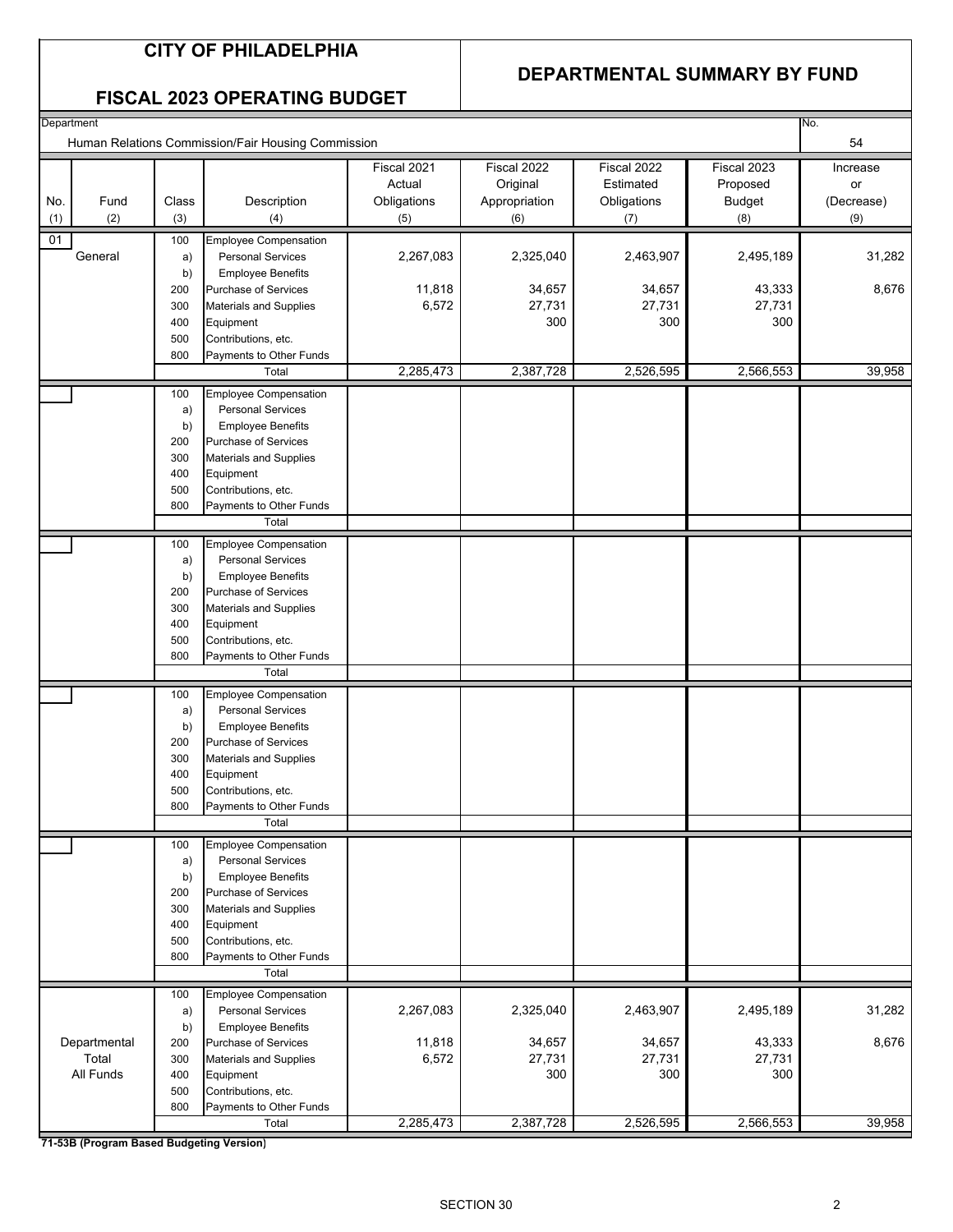#### **FISCAL 2023 OPERATING BUDGET ALL FUNDS**

## **CITY OF PHILADELPHIA DEPARTMENTAL SUMMARY INCREASES AND DECREASES**

| Department<br>Human Relations Commission/Fair Housing Commission              |                                |                     |                         |                                |                         | No.<br>54       |
|-------------------------------------------------------------------------------|--------------------------------|---------------------|-------------------------|--------------------------------|-------------------------|-----------------|
| <b>Budget Comments</b><br>(1)                                                 | $\textsf{Class}$<br>100<br>(2) | Class<br>200<br>(3) | Class<br>300/400<br>(4) | $\textsf{Class}$<br>500<br>(5) | Other<br>Classes<br>(6) | Total<br>(7)    |
| DC33/DC47/Nonrep/Exempt Wage Increases and                                    | 31,282                         |                     |                         |                                |                         | 31,282          |
| Other Negotiated Increases<br>Transfer of Xerox maintenance from OIT<br>Total | 31,282                         | 8,676<br>8,676      |                         |                                |                         | 8,676<br>39,958 |
|                                                                               |                                |                     |                         |                                |                         |                 |
|                                                                               |                                |                     |                         |                                |                         |                 |
|                                                                               |                                |                     |                         |                                |                         |                 |
|                                                                               |                                |                     |                         |                                |                         |                 |
|                                                                               |                                |                     |                         |                                |                         |                 |
|                                                                               |                                |                     |                         |                                |                         |                 |
|                                                                               |                                |                     |                         |                                |                         |                 |
|                                                                               |                                |                     |                         |                                |                         |                 |
|                                                                               |                                |                     |                         |                                |                         |                 |
|                                                                               |                                |                     |                         |                                |                         |                 |
|                                                                               |                                |                     |                         |                                |                         |                 |
|                                                                               |                                |                     |                         |                                |                         |                 |
|                                                                               |                                |                     |                         |                                |                         |                 |
|                                                                               |                                |                     |                         |                                |                         |                 |
|                                                                               |                                |                     |                         |                                |                         |                 |
|                                                                               |                                |                     |                         |                                |                         |                 |
|                                                                               |                                |                     |                         |                                |                         |                 |
|                                                                               |                                |                     |                         |                                |                         |                 |
|                                                                               |                                |                     |                         |                                |                         |                 |
|                                                                               |                                |                     |                         |                                |                         |                 |

**71-53C (Program Based Budgeting Version)**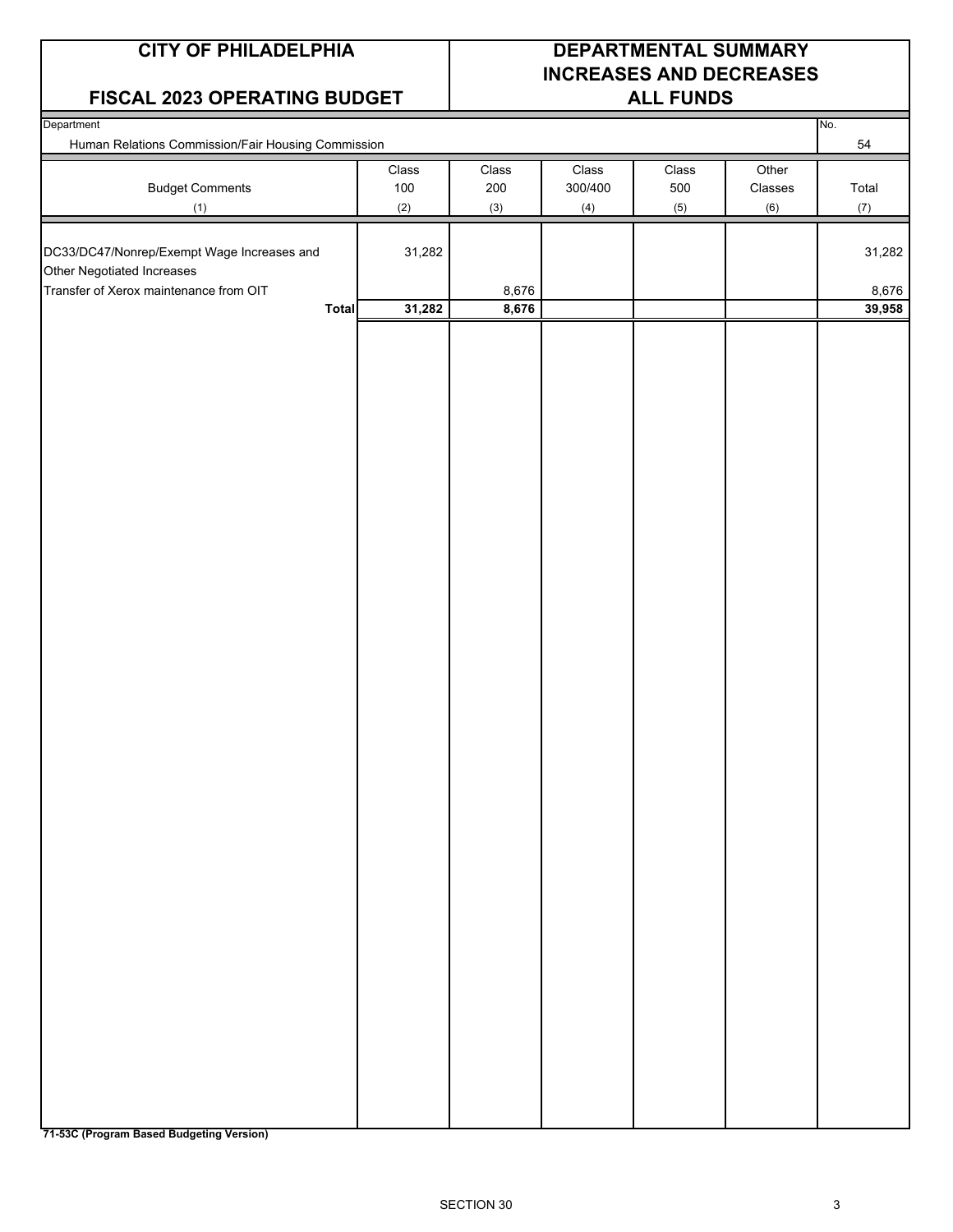### **CITY OF PHILADELPHIA DEPARTMENTAL SUMMARY PERSONAL SERVICES**

#### **FISCAL 2023 OPERATING BUDGET**

| Department     |                                                                    |           |             | No.       |             |           |                 |             |                 |                 |
|----------------|--------------------------------------------------------------------|-----------|-------------|-----------|-------------|-----------|-----------------|-------------|-----------------|-----------------|
|                | Human Relations Commission/Fair Housing Commission                 |           |             |           |             | 54        |                 |             |                 |                 |
|                |                                                                    |           | Fiscal 2021 |           | Fiscal 2022 |           |                 | Fiscal 2023 | Increase        | Increase        |
| Line           |                                                                    | Actual    | Actual      | Budgeted  | Estimated   | Increment | <b>Budgeted</b> | Department  | (Decrease)      | (Decrease)      |
| No.            | Category                                                           | Positions | Obligations | Positions | Obligations | Run -PPE  | Positions       | Request     | in Pos.         | in Requirements |
|                |                                                                    | 6/30/21   |             |           |             | 11/28/21  |                 |             | (Col. 8 less 5) | (Col. 9 less 6) |
| (1)            | (2)                                                                | (3)       | (4)         | (5)       | (6)         | (7)       | (8)             | (9)         | (10)            | (11)            |
|                | A. Summary by Object Classification - All Funds                    |           |             |           |             |           |                 |             |                 |                 |
| $\mathbf{1}$   | Lump Sum                                                           |           | 40,742      |           | 19,265      |           |                 | 67,798      |                 | 48,533          |
| $\overline{2}$ | <b>Full Time</b>                                                   | 32        | 2,199,607   | 33        | 2,406,399   | 30        | 33              | 2,389,148   |                 | (17, 251)       |
| 3              | Bonus, Gross Adj.                                                  |           |             |           |             |           |                 |             |                 |                 |
| 4              | PT, Temp/Seas, Bd, SCG                                             |           | 22,165      |           | 38,243      |           |                 | 38,243      |                 |                 |
| 5              | Overtime                                                           |           | 4,569       |           |             |           |                 |             |                 |                 |
| 6              | <b>Holiday Overtime</b>                                            |           |             |           |             |           |                 |             |                 |                 |
| $\overline{7}$ | Shift/Stress                                                       |           |             |           |             |           |                 |             |                 |                 |
| 8              | H&L, IOD, LT-Sick                                                  |           |             |           |             |           |                 |             |                 |                 |
| 9              |                                                                    |           |             |           |             |           |                 |             |                 |                 |
|                | Total                                                              | 32        | 2,267,083   | 33        | 2,463,907   | 30        | 33              | 2,495,189   |                 | 31,282          |
|                | B. Summary of Uniformed Personnel Included in Above - All Funds    |           |             |           |             |           |                 |             |                 |                 |
| $\mathbf{1}$   | Lump Sum                                                           |           |             |           |             |           |                 |             |                 |                 |
| $\overline{2}$ | Full Time - Uniform                                                |           |             |           |             |           |                 |             |                 |                 |
| 3              | Bonus, Gross Adj.                                                  |           |             |           |             |           |                 |             |                 |                 |
| $\overline{4}$ | PT, Temp/Seas, Bd, SCG                                             |           |             |           |             |           |                 |             |                 |                 |
| 5              | Overtime - Uniform                                                 |           |             |           |             |           |                 |             |                 |                 |
| 6              | <b>Unused Uniform Leave</b>                                        |           |             |           |             |           |                 |             |                 |                 |
| 7              | Shift/Stress                                                       |           |             |           |             |           |                 |             |                 |                 |
| 8              | H&L, IOD, LT-Sick                                                  |           |             |           |             |           |                 |             |                 |                 |
| 9              |                                                                    |           |             |           |             |           |                 |             |                 |                 |
|                | Total                                                              |           |             |           |             |           |                 |             |                 |                 |
|                | C. Summary by Object Classification - General Fund                 |           |             |           |             |           |                 |             |                 |                 |
| $\mathbf{1}$   | Lump Sum                                                           |           | 40,742      |           | 19,265      |           |                 | 67,798      |                 | 48,533          |
| $\overline{2}$ | <b>Full Time</b>                                                   | 32        | 2,199,607   | 33        | 2,406,399   | 30        | 33              | 2,389,148   |                 | (17, 251)       |
| 3              | Bonus, Gross Adj.                                                  |           |             |           |             |           |                 |             |                 |                 |
| $\overline{4}$ | PT, Temp/Seas, Bd, SCG                                             |           | 22,165      |           | 38,243      |           |                 | 38,243      |                 |                 |
| 5              | Overtime                                                           |           | 4,569       |           |             |           |                 |             |                 |                 |
| 6              | <b>Holiday Overtime</b>                                            |           |             |           |             |           |                 |             |                 |                 |
| $\overline{7}$ | Shift/Stress                                                       |           |             |           |             |           |                 |             |                 |                 |
| 8              | H&L, IOD, LT-Sick                                                  |           |             |           |             |           |                 |             |                 |                 |
| 9              |                                                                    |           |             |           |             |           |                 |             |                 |                 |
|                | Total                                                              | 32        | 2,267,083   | 33        | 2,463,907   | 30        | 33              | 2,495,189   |                 | 31,282          |
|                | D. Summary of Uniformed Personnel Included in Above - General Fund |           |             |           |             |           |                 |             |                 |                 |
| $\mathbf{1}$   | Lump Sum                                                           |           |             |           |             |           |                 |             |                 |                 |
| $\overline{2}$ | Full Time - Uniform                                                |           |             |           |             |           |                 |             |                 |                 |
| 3              | Bonus, Gross Adj.                                                  |           |             |           |             |           |                 |             |                 |                 |
| $\overline{4}$ | PT, Temp/Seas, Bd, SCG                                             |           |             |           |             |           |                 |             |                 |                 |
| 5              | Overtime - Uniform                                                 |           |             |           |             |           |                 |             |                 |                 |
| 6              | <b>Unused Uniform Leave</b>                                        |           |             |           |             |           |                 |             |                 |                 |
| $\overline{7}$ | Shift/Stress                                                       |           |             |           |             |           |                 |             |                 |                 |
| 8              | H&L, IOD, LT-Sick                                                  |           |             |           |             |           |                 |             |                 |                 |
| 9              |                                                                    |           |             |           |             |           |                 |             |                 |                 |
|                | Total                                                              |           |             |           |             |           |                 |             |                 |                 |
|                | 71-53D (Program Based Budgeting Version)                           |           |             |           |             |           |                 |             |                 |                 |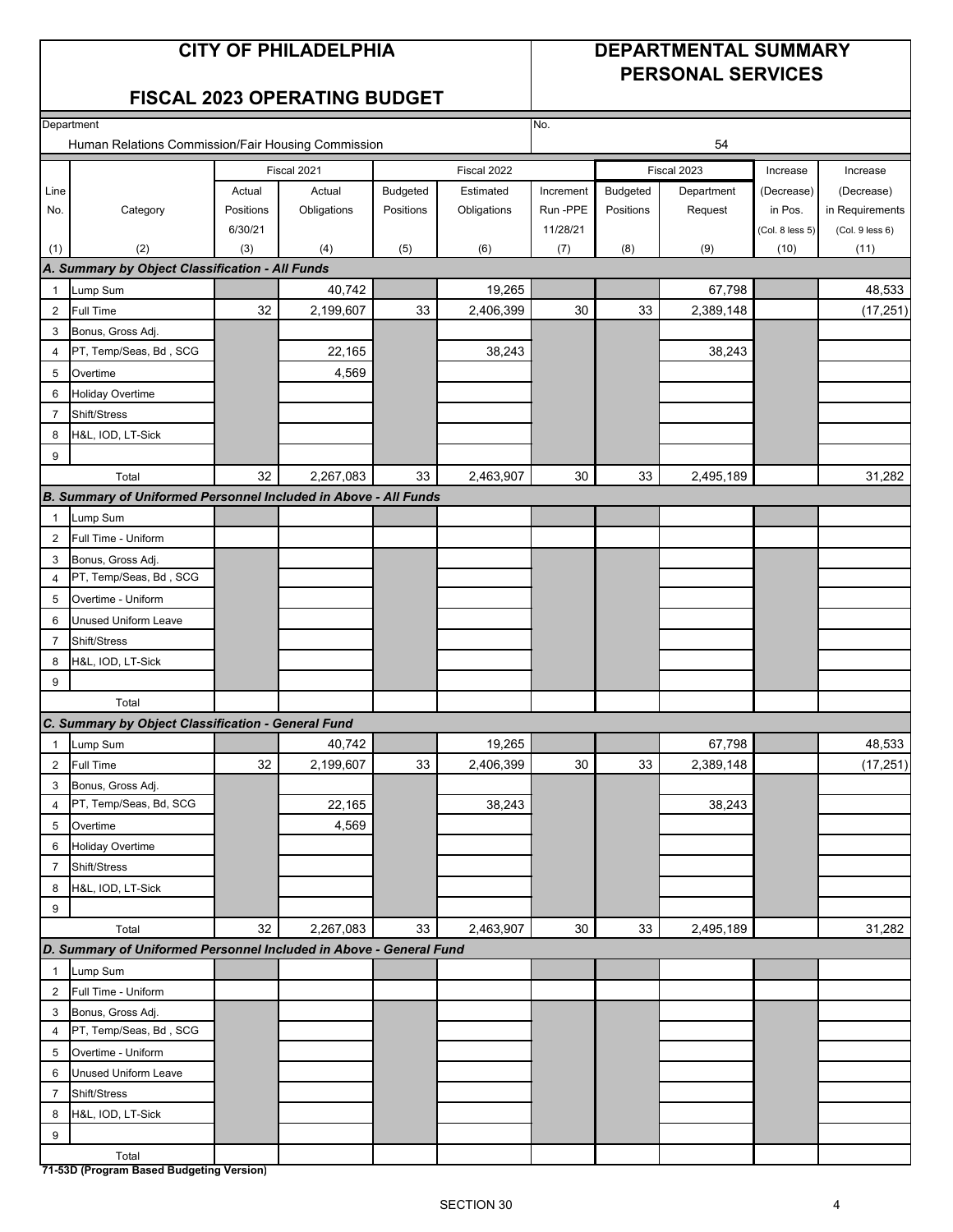| <b>CITY OF PHILADELPHIA</b>                                                                                                                                                                                                                                                                                                                                                                                                                                                                                                                                                                                                                                                                                                                                                                                                                                                                                                                                                                                                                                                                                                                                                                                                                                                                                                                                                                                                                                                                                                                                                                                                            |  |                                           |                             |                             |             |  |  |  |
|----------------------------------------------------------------------------------------------------------------------------------------------------------------------------------------------------------------------------------------------------------------------------------------------------------------------------------------------------------------------------------------------------------------------------------------------------------------------------------------------------------------------------------------------------------------------------------------------------------------------------------------------------------------------------------------------------------------------------------------------------------------------------------------------------------------------------------------------------------------------------------------------------------------------------------------------------------------------------------------------------------------------------------------------------------------------------------------------------------------------------------------------------------------------------------------------------------------------------------------------------------------------------------------------------------------------------------------------------------------------------------------------------------------------------------------------------------------------------------------------------------------------------------------------------------------------------------------------------------------------------------------|--|-------------------------------------------|-----------------------------|-----------------------------|-------------|--|--|--|
| <b>FISCAL 2023 OPERATING BUDGET</b>                                                                                                                                                                                                                                                                                                                                                                                                                                                                                                                                                                                                                                                                                                                                                                                                                                                                                                                                                                                                                                                                                                                                                                                                                                                                                                                                                                                                                                                                                                                                                                                                    |  |                                           |                             | <b>PERFORMANCE MEASURES</b> |             |  |  |  |
| Department<br>No.                                                                                                                                                                                                                                                                                                                                                                                                                                                                                                                                                                                                                                                                                                                                                                                                                                                                                                                                                                                                                                                                                                                                                                                                                                                                                                                                                                                                                                                                                                                                                                                                                      |  | Program                                   |                             |                             | No.         |  |  |  |
| Human Relations Commission                                                                                                                                                                                                                                                                                                                                                                                                                                                                                                                                                                                                                                                                                                                                                                                                                                                                                                                                                                                                                                                                                                                                                                                                                                                                                                                                                                                                                                                                                                                                                                                                             |  | 54 Human Relations Comm/Fair Housing Comm |                             |                             | 01          |  |  |  |
|                                                                                                                                                                                                                                                                                                                                                                                                                                                                                                                                                                                                                                                                                                                                                                                                                                                                                                                                                                                                                                                                                                                                                                                                                                                                                                                                                                                                                                                                                                                                                                                                                                        |  | <b>Program Description</b>                |                             |                             |             |  |  |  |
| COMPLIANCE: The Compliance Division enforces laws that prohibit discrimination and promote equality by conducting thorough<br>investigations and recommending findings. If an investigation results in a finding of probable cause, PHRC will hold a public hearing and<br>issue an order aimed at remedying the discrimination. The Compliance Division also operates a Discrimination Mediation Program, which<br>resolves discrimination cases efficiently by drawing upon support from volunteer lawyers who have trained in mediation.<br>COMMUNITY RELATIONS: The Community Relations Division provides conflict resolution and mediation services to resolve neighborhood<br>disputes and works to engage people of different backgrounds to promote intergroup harmony. This unit also conducts skills-building<br>workshops and serves as the general educational arm of the agency. It also facilitates a Dispute Resolution Program, which responds to<br>requests to help quell neighbor disputes and other volatile situations that have not yet escalated to violence and that are not being litigated.<br>FAIR HOUSING COMMISSION: The Fair Housing Commission (FHC) enforces the Fair Housing Ordinance, which addresses unfair rental<br>practices in housing, particularly when a property has been cited for code violations. Each year, hundreds of tenants file complaints with the<br>FHC seeking redress after their landlords engage in unfair rental practices, such as terminating a lease when a property is cited for code<br>violations or retaliating against tenants for exercising their legal rights. |  |                                           |                             |                             |             |  |  |  |
|                                                                                                                                                                                                                                                                                                                                                                                                                                                                                                                                                                                                                                                                                                                                                                                                                                                                                                                                                                                                                                                                                                                                                                                                                                                                                                                                                                                                                                                                                                                                                                                                                                        |  | <b>Program Objectives</b>                 |                             |                             |             |  |  |  |
| <b>COMPLIANCE</b><br>-PCHR will increase its capacity to investigate and close discrimination cases.<br>-PCHR will examine racial disparities and discrimination in Philadelphia's housing market and home appraisal process. PCHR will develop<br>innovative educational outreach programs and policies to eliminate this form of housing discrimination.<br>COMMUNITY RELATIONS<br>- PCHR will launch its "Neighborhood Ambassador" and "Youth Leader" programs to train community members on the work of the PCHR<br>and how to build interdisciplinary community partnerships with a goal of creating stronger neighborhoods and combating the rise in hate<br>crimes and bias incidents.<br>- In FY22 and continuing into FY23, the PCHR will develop online educational materials and launch the PCHR's new website that will include<br>new and updated resources in order to make it easier and more accessible for people to learn about their civil rights and protections; the<br>process of filing; and the ability to submit complaints.<br><b>FAIR HOUSING</b><br>- In FY23, FHC will pilot a pre-hearing mediation program to offer an alternative option for early and efficient resolution of cases involving<br>unfair rental practices.                                                                                                                                                                                                                                                                                                                                                                             |  |                                           |                             |                             |             |  |  |  |
|                                                                                                                                                                                                                                                                                                                                                                                                                                                                                                                                                                                                                                                                                                                                                                                                                                                                                                                                                                                                                                                                                                                                                                                                                                                                                                                                                                                                                                                                                                                                                                                                                                        |  | <b>Performance Measures</b>               |                             |                             |             |  |  |  |
|                                                                                                                                                                                                                                                                                                                                                                                                                                                                                                                                                                                                                                                                                                                                                                                                                                                                                                                                                                                                                                                                                                                                                                                                                                                                                                                                                                                                                                                                                                                                                                                                                                        |  | Fiscal 2021                               | Fiscal 2022                 | Fiscal 2022                 | Fiscal 2023 |  |  |  |
| Description                                                                                                                                                                                                                                                                                                                                                                                                                                                                                                                                                                                                                                                                                                                                                                                                                                                                                                                                                                                                                                                                                                                                                                                                                                                                                                                                                                                                                                                                                                                                                                                                                            |  | Year-End                                  | Year-to-Date<br>$(Q1 + Q2)$ | Target                      | Target      |  |  |  |
| (1)                                                                                                                                                                                                                                                                                                                                                                                                                                                                                                                                                                                                                                                                                                                                                                                                                                                                                                                                                                                                                                                                                                                                                                                                                                                                                                                                                                                                                                                                                                                                                                                                                                    |  | (2)                                       | (3)                         | (4)                         | (5)         |  |  |  |
| Discrimination cases investigated                                                                                                                                                                                                                                                                                                                                                                                                                                                                                                                                                                                                                                                                                                                                                                                                                                                                                                                                                                                                                                                                                                                                                                                                                                                                                                                                                                                                                                                                                                                                                                                                      |  | 174                                       | 85                          | 150                         | 175         |  |  |  |
| This target is set to reflect the number of employment, housing, and public accommodations cases investigated and closed in a year. It is<br>anticipated that PCHR will see an increase from the number of cases in FY22 and more in line with the number of cases investigated in FY21 due<br>Comments:<br>to investigations related to the City's ban on Prehire drug testing for marijuana, Do-Not Solicit Homeowner Protection Law, and Renters Access<br>Act. Therefore, the target for FY23 is consistent with FY21 Actual.                                                                                                                                                                                                                                                                                                                                                                                                                                                                                                                                                                                                                                                                                                                                                                                                                                                                                                                                                                                                                                                                                                      |  |                                           |                             |                             |             |  |  |  |
| Ban the Box cases investigated                                                                                                                                                                                                                                                                                                                                                                                                                                                                                                                                                                                                                                                                                                                                                                                                                                                                                                                                                                                                                                                                                                                                                                                                                                                                                                                                                                                                                                                                                                                                                                                                         |  | 6                                         | 1                           | 15                          | 5           |  |  |  |
| PCHR has not been receiving many new cases through intake. PCHR will continue to conduct increased outreach to ensure that people know to<br><u>Comments:</u><br>file complaints with the PCHR if needed.                                                                                                                                                                                                                                                                                                                                                                                                                                                                                                                                                                                                                                                                                                                                                                                                                                                                                                                                                                                                                                                                                                                                                                                                                                                                                                                                                                                                                              |  |                                           |                             |                             |             |  |  |  |
| Neighbor disputes investigated                                                                                                                                                                                                                                                                                                                                                                                                                                                                                                                                                                                                                                                                                                                                                                                                                                                                                                                                                                                                                                                                                                                                                                                                                                                                                                                                                                                                                                                                                                                                                                                                         |  | 362                                       | 153                         | 300                         | 325         |  |  |  |
| Comments:                                                                                                                                                                                                                                                                                                                                                                                                                                                                                                                                                                                                                                                                                                                                                                                                                                                                                                                                                                                                                                                                                                                                                                                                                                                                                                                                                                                                                                                                                                                                                                                                                              |  |                                           |                             |                             |             |  |  |  |
| Intergroup conflict cases investigated                                                                                                                                                                                                                                                                                                                                                                                                                                                                                                                                                                                                                                                                                                                                                                                                                                                                                                                                                                                                                                                                                                                                                                                                                                                                                                                                                                                                                                                                                                                                                                                                 |  | 50                                        | 23                          | 75                          | 75          |  |  |  |
| Comments:<br>Prevention/education activities                                                                                                                                                                                                                                                                                                                                                                                                                                                                                                                                                                                                                                                                                                                                                                                                                                                                                                                                                                                                                                                                                                                                                                                                                                                                                                                                                                                                                                                                                                                                                                                           |  | 333                                       | 136                         | 250                         | 275         |  |  |  |
| Comments:                                                                                                                                                                                                                                                                                                                                                                                                                                                                                                                                                                                                                                                                                                                                                                                                                                                                                                                                                                                                                                                                                                                                                                                                                                                                                                                                                                                                                                                                                                                                                                                                                              |  |                                           |                             |                             |             |  |  |  |
| Fair Housing Commission number of cases                                                                                                                                                                                                                                                                                                                                                                                                                                                                                                                                                                                                                                                                                                                                                                                                                                                                                                                                                                                                                                                                                                                                                                                                                                                                                                                                                                                                                                                                                                                                                                                                |  | 374                                       | 280                         | 375                         | 375         |  |  |  |
| Comments:                                                                                                                                                                                                                                                                                                                                                                                                                                                                                                                                                                                                                                                                                                                                                                                                                                                                                                                                                                                                                                                                                                                                                                                                                                                                                                                                                                                                                                                                                                                                                                                                                              |  |                                           |                             |                             |             |  |  |  |
| Brief Service - Discrimination                                                                                                                                                                                                                                                                                                                                                                                                                                                                                                                                                                                                                                                                                                                                                                                                                                                                                                                                                                                                                                                                                                                                                                                                                                                                                                                                                                                                                                                                                                                                                                                                         |  | 191                                       | 87                          | 120                         | 175         |  |  |  |
| Brief services refer to services relating to different units within PCHR that do not require opening a case, such as, referring a person to a more<br>Comments:<br>appropriate agency or answering questions about services.                                                                                                                                                                                                                                                                                                                                                                                                                                                                                                                                                                                                                                                                                                                                                                                                                                                                                                                                                                                                                                                                                                                                                                                                                                                                                                                                                                                                           |  |                                           |                             |                             |             |  |  |  |
| <b>Brief Service- Community Relations</b>                                                                                                                                                                                                                                                                                                                                                                                                                                                                                                                                                                                                                                                                                                                                                                                                                                                                                                                                                                                                                                                                                                                                                                                                                                                                                                                                                                                                                                                                                                                                                                                              |  | 357                                       | 139                         | 175                         | 300         |  |  |  |
| Brief services refer to services relating to different units within PCHR that do not require opening a case, such as, referring a person to a more<br>Comments:<br>appropriate agency or answering questions about services                                                                                                                                                                                                                                                                                                                                                                                                                                                                                                                                                                                                                                                                                                                                                                                                                                                                                                                                                                                                                                                                                                                                                                                                                                                                                                                                                                                                            |  |                                           |                             |                             |             |  |  |  |

Comments: Brief Service- Fair Housing Commission Brief services refer to services relating to different units within PCHR that do not require opening a case, such as, referring a person to a more appropriate agency or answering questions about services..

1,472 | 890 | 800 | 1,000

**71-53EZ (Program Based Budgeting Version)**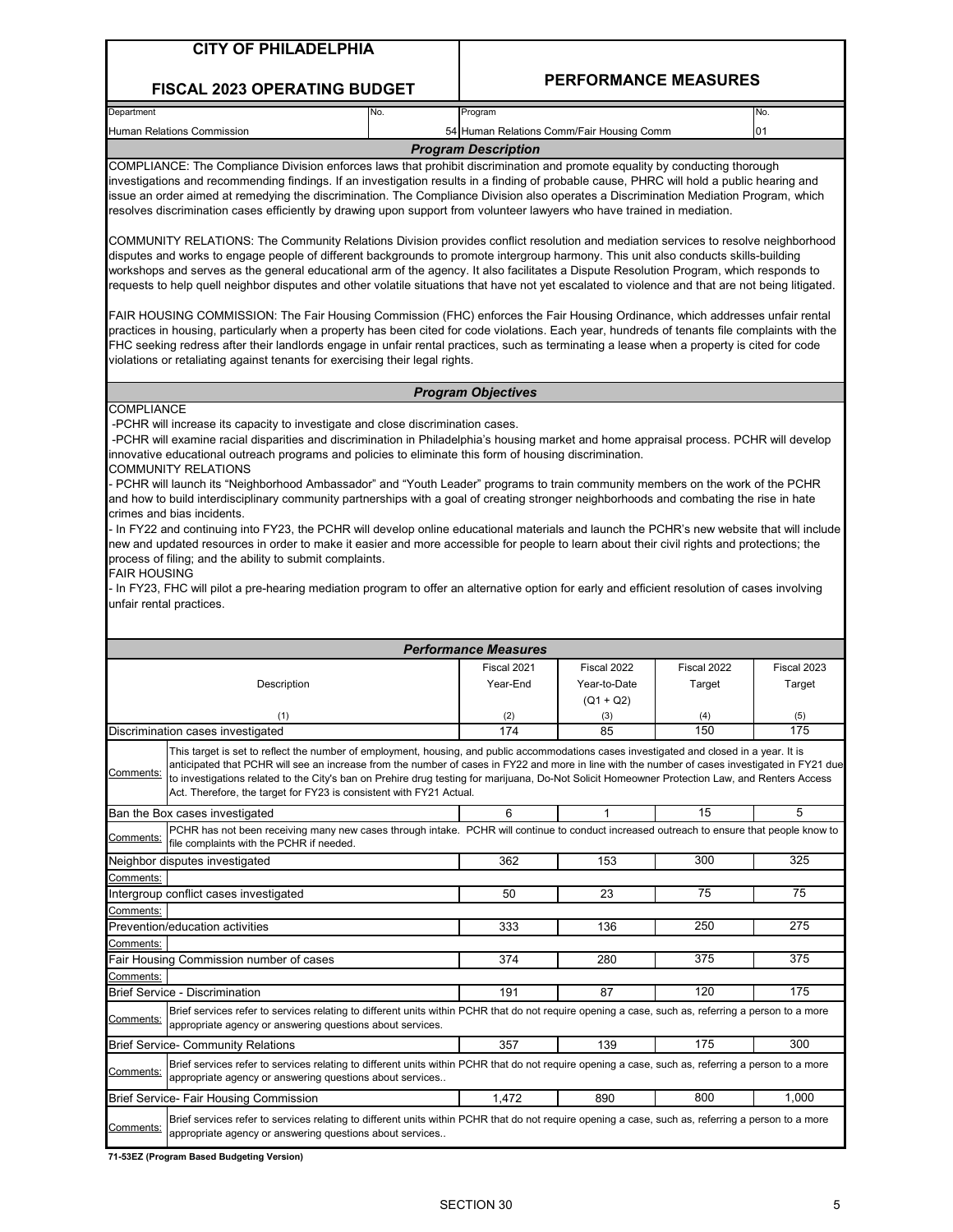|  |  | <b>CITY OF PHILADELPHIA</b> |  |  |
|--|--|-----------------------------|--|--|
|--|--|-----------------------------|--|--|

#### **PROGRAM SUMMARY - ALL FUNDS**

| <b>FISCAL 2023 OPERATING BUDGET</b>  |                 |                        |
|--------------------------------------|-----------------|------------------------|
| Department                           | IN <sub>o</sub> | Program                |
| <b>Commission on Human Relations</b> | 54              | <b>Human Relat</b>     |
|                                      |                 | <b>Summary by Full</b> |

| Department   |                                      | No.                     | Program                                       |                                        |                 | No.                 |
|--------------|--------------------------------------|-------------------------|-----------------------------------------------|----------------------------------------|-----------------|---------------------|
|              | <b>Commission on Human Relations</b> | 54                      |                                               | Human Relations Comm/Fair Housing Comm |                 | 01                  |
|              |                                      |                         | <b>Summary by Fund</b>                        |                                        |                 |                     |
|              |                                      | Fiscal 2021             | Fiscal 2022                                   | Fiscal 2022                            | Fiscal 2023     | Increase            |
| Fund         | Fund                                 | Actual                  | Original                                      | Estimated                              | Proposed        | or                  |
|              |                                      |                         |                                               |                                        |                 |                     |
| No.          |                                      | Obligations             | Appropriations                                | Obligations                            | <b>Budget</b>   | (Decrease)          |
| (1)          | (2)                                  | (3)                     | (4)                                           | (5)                                    | (6)             | (7)                 |
| 01           | General                              | 2,285,473               | 2,387,728                                     | 2,526,595                              | 2,566,553       | 39,958              |
|              |                                      |                         |                                               |                                        |                 |                     |
|              |                                      |                         |                                               |                                        |                 |                     |
|              |                                      |                         |                                               |                                        |                 |                     |
|              |                                      |                         |                                               |                                        |                 |                     |
|              | Total                                | 2,285,473               | 2,387,728                                     | 2,526,595                              | 2,566,553       | 39,958              |
|              |                                      |                         | <b>Summary of Full Time Positions by Fund</b> |                                        |                 |                     |
| Fund         |                                      | <b>Actual Positions</b> | Fiscal 2022                                   | Fiscal 2022                            | Fiscal 2023     |                     |
|              |                                      |                         |                                               |                                        |                 | Inc. $/$ (Dec.)     |
| No.          | Fund                                 | 6/30/21                 | <b>Budgeted</b>                               | PPE 11/28/21                           | <b>Budgeted</b> | (Col. 6 less 4)     |
| (1)          | (2)                                  | (3)                     | (4)                                           | (5)                                    | (6)             | (7)                 |
| 01           | General                              | 32                      | 33                                            | 30                                     | 33              |                     |
|              |                                      |                         |                                               |                                        |                 |                     |
|              |                                      |                         |                                               |                                        |                 |                     |
|              |                                      |                         |                                               |                                        |                 |                     |
|              |                                      |                         |                                               |                                        |                 |                     |
|              | <b>Total Full Time</b>               | 32                      | 33                                            | 30                                     | 33              |                     |
|              |                                      |                         | <b>Summary of Non-Tax Revenues by Fund</b>    |                                        |                 |                     |
|              |                                      | Fiscal 2021             | Fiscal 2022                                   | Fiscal 2022                            | Fiscal 2023     |                     |
|              |                                      |                         |                                               |                                        |                 | Increase            |
| Fund         | Fund                                 | Actual                  | Original                                      | Estimated                              | Proposed        | or                  |
| No.          |                                      | Revenues                | <b>Budget</b>                                 | Obligations                            | <b>Budget</b>   | (Decrease)          |
| (1)          | (2)                                  | (3)                     | (4)                                           | (5)                                    | (6)             | (7)                 |
| 01           | General                              | 190,711                 | 125,000                                       | 125,000                                | 125,000         |                     |
|              |                                      |                         |                                               |                                        |                 |                     |
|              |                                      |                         |                                               |                                        |                 |                     |
|              |                                      |                         |                                               |                                        |                 |                     |
|              |                                      |                         |                                               |                                        |                 |                     |
|              | Total                                | 190,711                 | 125,000                                       | 125,000                                | 125,000         |                     |
|              |                                      |                         | <b>Selected Associated Capital Projects</b>   |                                        |                 |                     |
|              |                                      |                         |                                               |                                        |                 |                     |
| Dept.        |                                      | Carry                   | Fiscal 2022                                   | Fiscal 2022                            | Fiscal 2023     | Fiscal 2023         |
| Where        | Description                          | Forward                 | Original Approp.                              | Original Approp.                       | Proposed Budget | Proposed Bdgt       |
| Appropriated |                                      |                         | (GO Only)                                     | (All Other Sources)                    | (GO Only)       | (All Other Sources) |
| (1)          | (2)                                  | (3)                     | (4)                                           | (5)                                    | (6)             | (7)                 |
|              |                                      |                         |                                               |                                        |                 |                     |
|              |                                      |                         |                                               |                                        |                 |                     |
|              |                                      |                         |                                               |                                        |                 |                     |
|              |                                      |                         |                                               |                                        |                 |                     |
|              |                                      |                         |                                               |                                        |                 |                     |
|              | Total                                |                         |                                               |                                        |                 |                     |
|              |                                      |                         |                                               |                                        |                 |                     |
|              |                                      |                         | <b>Selected Associated Operating Costs</b>    |                                        |                 |                     |
| Dept.        |                                      | Fiscal 2021             | Fiscal 2022                                   | Fiscal 2022                            | Fiscal 2023     | Increase            |
| Where        | Description                          | Calculated              | Calculated                                    | Calculated                             | Calculated      | or                  |
| Appropriated |                                      | Obligations             | Appropriations                                | Obligations                            | <b>Budget</b>   | (Decrease)          |
| (1)          | (2)                                  | (3)                     | (4)                                           | (5)                                    | (6)             | (7)                 |
| Finance      | Employee Benefits - Civilian         | 868,625                 | 895,448                                       | 950,287                                | 943,475         | (6, 812)            |
| Finance      | Employee Benefits - Uniform          |                         |                                               |                                        |                 |                     |
|              | Total                                | 868,625                 | 895,448                                       | 950,287                                | 943,475         | (6, 812)            |
|              |                                      |                         |                                               |                                        |                 |                     |

**71-53E (Program Based Budgeting Version)**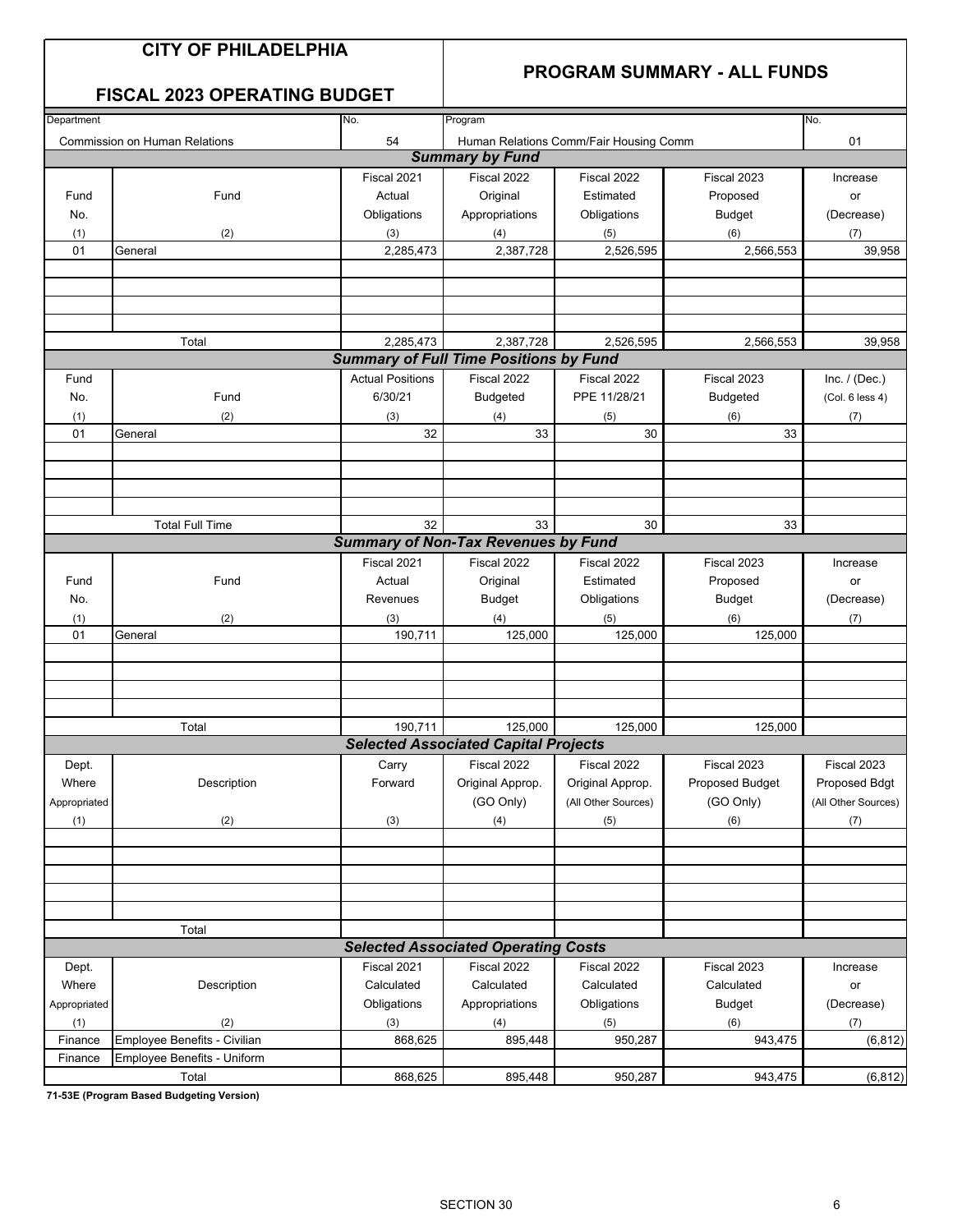|            | <b>CITY OF PHILADELPHIA</b><br><b>FISCAL 2023 OPERATING BUDGET</b> |                                                     | <b>PROGRAM SUMMARY</b>      |                                        |                 |            |  |
|------------|--------------------------------------------------------------------|-----------------------------------------------------|-----------------------------|----------------------------------------|-----------------|------------|--|
| Department |                                                                    | No.                                                 | Program                     |                                        |                 | No.        |  |
|            | <b>Commission on Human Relations</b>                               | 54                                                  |                             | Human Relations Comm/Fair Housing Comm |                 | 01         |  |
| Fund       |                                                                    | No.                                                 |                             |                                        |                 |            |  |
| General    |                                                                    | 01                                                  |                             |                                        |                 |            |  |
|            |                                                                    |                                                     | <b>Summary by Class</b>     |                                        |                 |            |  |
|            |                                                                    | Fiscal 2021                                         | Fiscal 2022                 | Fiscal 2022                            | Fiscal 2023     | Increase   |  |
| Class      | Description                                                        | Actual                                              | Original                    | Estimated                              | Proposed        | or         |  |
|            |                                                                    | Obligations                                         | Appropriations              | Obligations                            | <b>Budget</b>   | (Decrease) |  |
| (1)        | (2)                                                                | (3)                                                 | (4)                         | (5)                                    | (6)             | (7)        |  |
| 100        | <b>Employee Compensation</b>                                       |                                                     |                             |                                        |                 |            |  |
| a)         | <b>Personal Services</b>                                           | 2,267,083                                           | 2,325,040                   | 2,463,907                              | 2,495,189       | 31,282     |  |
| b)         | <b>Employee Benefits</b>                                           |                                                     |                             |                                        |                 |            |  |
| 200        | <b>Purchase of Services</b>                                        | 11,818                                              | 34,657                      | 34,657                                 | 43,333          | 8,676      |  |
| 300        | Materials and Supplies                                             | 6,572                                               | 27,731                      | 27,731                                 | 27,731          |            |  |
| 400        | Equipment                                                          |                                                     | 300                         | 300                                    | 300             |            |  |
| 500        | Contributions, Indemnities and Taxes                               |                                                     |                             |                                        |                 |            |  |
| 700        | <b>Debt Service</b>                                                |                                                     |                             |                                        |                 |            |  |
| 800        | Payments to Other Funds                                            |                                                     |                             |                                        |                 |            |  |
| 900        | Advances and Misc. Payments                                        |                                                     |                             |                                        |                 |            |  |
|            | Total                                                              | 2,285,473                                           | 2,387,728                   | 2,526,595                              | 2,566,553       | 39,958     |  |
|            |                                                                    |                                                     | <b>Summary of Positions</b> |                                        |                 |            |  |
|            |                                                                    | Actual                                              | Fiscal 2022                 | Increment                              | Fiscal 2023     | Increase   |  |
|            |                                                                    | Positions                                           | <b>Budgeted</b>             | Run                                    | <b>Budgeted</b> | or         |  |
| Code       | Category<br>(2)                                                    | 6/30/21                                             | Positions                   | PPE 11/28/21                           | Positions       | (Decrease) |  |
| (1)<br>101 | Full Time - Civilian                                               | (3)<br>32                                           | (4)<br>33                   | (5)<br>30                              | (6)<br>33       | (7)        |  |
| 105        | Full Time - Uniform                                                |                                                     |                             |                                        |                 |            |  |
|            | Total                                                              | 32                                                  | 33                          | 30                                     | 33              |            |  |
|            |                                                                    | <b>Selected Associated Non-Tax Revenues by Type</b> |                             |                                        |                 |            |  |
|            |                                                                    | Fiscal 2021                                         | Fiscal 2022                 | Fiscal 2022                            | Fiscal 2023     | Increase   |  |
|            | Description                                                        | Actual                                              | Original                    | Estimate                               | Proposed        | or         |  |
|            |                                                                    | Revenues                                            | <b>Budget</b>               | Obligations                            | <b>Budget</b>   | (Decrease) |  |
|            | (1)                                                                | (2)                                                 | (3)                         | (4)                                    | (5)             | (6)        |  |
|            | Local (Non-Governmental)                                           | 2,411                                               |                             |                                        |                 |            |  |
| Federal    |                                                                    | 188,300                                             | 125,000                     | 125,000                                | 125,000         |            |  |
| State      |                                                                    |                                                     |                             |                                        |                 |            |  |
|            | <b>Other Governments</b>                                           |                                                     |                             |                                        |                 |            |  |
|            | Other Funds of the City                                            |                                                     |                             |                                        |                 |            |  |
|            | Total                                                              | 190,711                                             | 125,000                     | 125,000                                | 125,000         |            |  |

**71-53F (Program Based Budgeting Version)**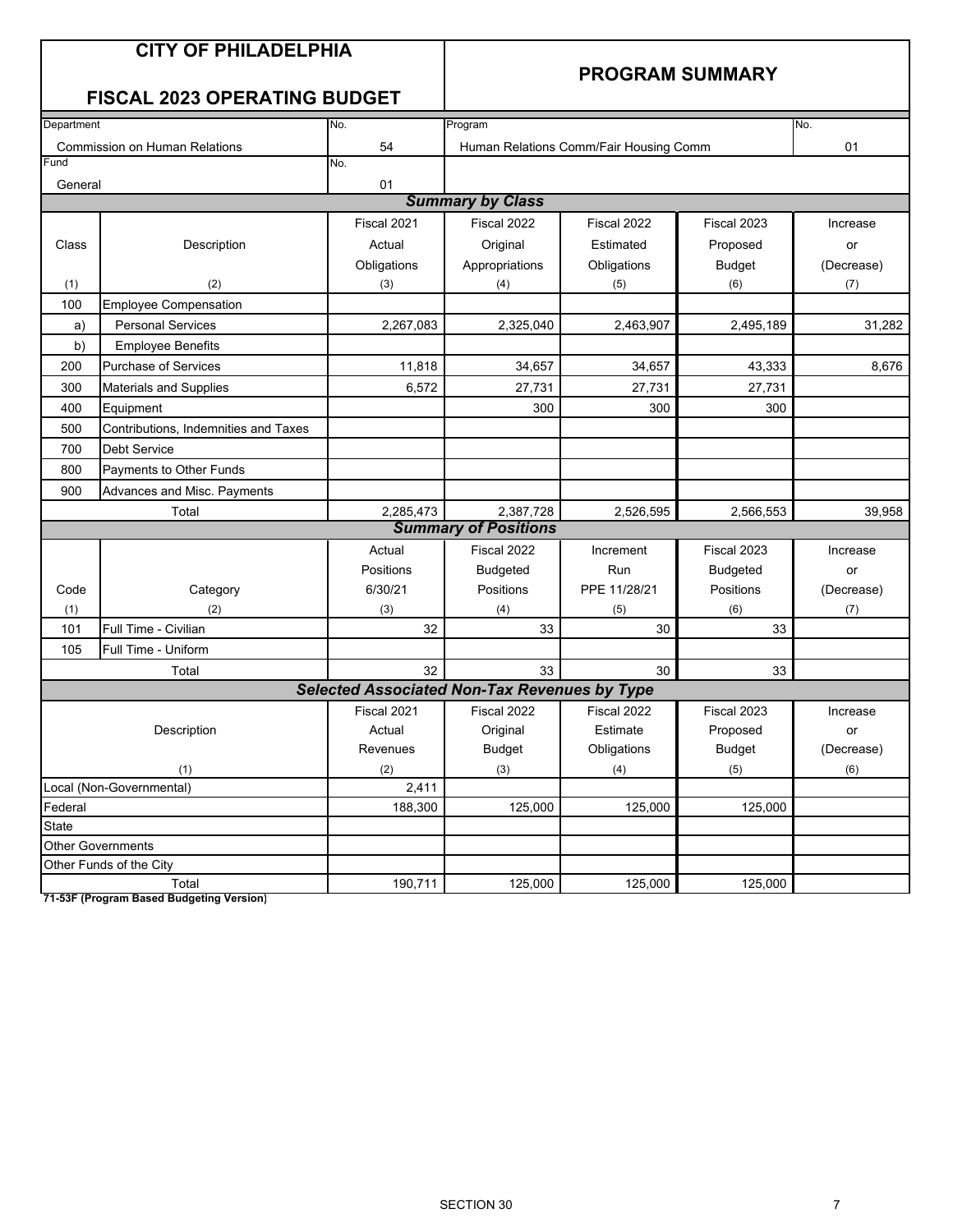#### **CITY OF PHILADELPHIA SCHEDULE 100**

# **LIST OF POSITIONS**

#### FISCAL 2023 OPERATING BUDGET **BY PROGRAM**

| Department |       |                                            | No.              | Program        |                |                |                                        | No.       |              |
|------------|-------|--------------------------------------------|------------------|----------------|----------------|----------------|----------------------------------------|-----------|--------------|
|            |       | Commission on Human Relations              |                  | 54             |                |                | Human Relations Comm/Fair Housing Comm |           | 01           |
| Fund       |       |                                            |                  | No.            |                |                |                                        |           |              |
| General    |       |                                            |                  | 01             |                |                |                                        |           |              |
|            |       |                                            |                  | Fiscal         | Fiscal         |                | Fiscal                                 |           | Increase     |
|            |       |                                            | Salary           | 2021           | 2022           | Increment      | 2023                                   | Annual    | (Decrease)   |
| Line       | Class | Title                                      | Range            | Actual Pos.    | Budgeted       | Run -PPE       | Budgeted                               | Salary    | (Col. 8)     |
| No.        | Code  |                                            | (in dollars)     | 6/30/21        | Positions      | 11/28/21       | Positions                              | 7/1/22    | less Col. 6) |
| (1)        | (2)   | (3)                                        | (4)              | (5)            | (6)            | (7)            | (8)                                    | (9)       | (10)         |
|            |       | <b>COMMUNITY RELATIONS</b>                 |                  |                |                |                |                                        |           |              |
|            |       |                                            |                  |                |                |                |                                        |           |              |
| 1          |       | 5C34 Human Relations Deputy Director       | 84,044 - 108,065 | -1             | 1              | $\mathbf{1}$   | $\mathbf{1}$                           | 108,690   |              |
| 2          |       | 5C32 Human Relations Representative 2      | 56,480 - 72,620  | 5              | 5              | 5              | 5                                      | 349,667   |              |
| 3          |       | 5C33 Human Relations Supervisor            | 73,456 - 94,445  | -1             | 1              | $\mathbf{1}$   | 1                                      | 95,870    |              |
|            |       |                                            |                  |                |                |                |                                        |           |              |
|            |       | <b>COMPLIANCE</b>                          |                  |                |                |                |                                        |           |              |
| 4          |       | 2L10 Administrative Asst. Non-Confidential | 44,328 - 56,988  | 1              | 1              |                |                                        |           | (1)          |
| 5          | 1A04  | Clerk 3                                    | 42,956 - 46,871  | 1              | 1              | $\mathbf{1}$   | $\mathbf{1}$                           | 46,201    |              |
| 6          |       | 5C34 Human Relations Deputy Director       | 84,044 - 108,065 | 1              | 1              | $\mathbf{1}$   | 1                                      | 108,690   |              |
| 7          |       | 5C32 Human Relations Representative 2      | 56,480 - 72,620  | 8              | 8              | $\overline{7}$ | $\overline{7}$                         | 496,557   | (1)          |
| 8          |       | 5C33 Human Relations Supervisor            | 73,456 - 94,445  | $\overline{2}$ | $\overline{2}$ | 3              | $\overline{2}$                         | 169,126   |              |
| 9          | 1A02  | <b>Office Clerk</b>                        | 33,403 - 35,670  |                |                |                | 1                                      | 33,403    | 1            |
| 10         | 1A03  | Office Clerk 2                             | 36,345 - 39,295  | -1             | 1              | $\mathbf{1}$   | 1                                      | 39,112    |              |
| 11         |       | P458 Principal Assistant                   | 92,550           | 1              | 1              | $\mathbf{1}$   | 1                                      | 92,550    |              |
|            |       |                                            |                  |                |                |                |                                        |           |              |
|            |       | <b>GENERAL SUPPORT</b>                     |                  |                |                |                |                                        |           |              |
| 12         | 2L20  | Administrative Officer                     | 57,896 - 74,435  | $\overline{1}$ | 1              | $\mathbf{1}$   | 1                                      | 71,128    |              |
| 13         | 1A04  | Clerk 3                                    | 42,956 - 46,871  |                | 1              | 1              | 1                                      | 42,956    |              |
| 14         |       | E700 Executive Director                    | 128,450          |                | 1              |                | 1                                      | 128,450   |              |
| 15         |       | 1A20 Executive Secretary                   | 38,891 - 50,000  | -1             | 1              | $\mathbf{1}$   | 1                                      | 50,625    |              |
| 16         |       | A452 Assistant City Solicitor 2            | 67,900           | -1             |                |                |                                        |           |              |
|            |       | <b>CENTRAL INTAKE / FAIR HOUSING</b>       |                  |                |                |                |                                        |           |              |
|            |       |                                            |                  |                |                |                |                                        |           |              |
| 17         |       | 1A01 Clerical Assistant                    | 32,024 - 34,116  |                |                |                | 1                                      | 32,024    | 1            |
| 18         |       | 1A04 Clerk 3                               | 42,956 - 46,871  | $\overline{1}$ | 1              |                |                                        | 47,896    |              |
| 19         |       | 5C30 Human Relations Intake Coordinator    | 40,198 - 51,681  | 3              | 3              | 3              | 3                                      | 141,305   |              |
| 20         |       | 5C32 Human Relations Representative 2      | 56,480 - 72,620  | 2              | 2              | 2              | 2                                      | 147,290   |              |
| 21         |       | 5C33 Human Relations Supervisor            | 73,456 - 94,445  |                |                | 1              | 1                                      | 95,870    |              |
|            |       |                                            |                  |                |                |                |                                        |           |              |
|            |       | <b>Total</b>                               |                  | 32             | 33             | 30             | 33                                     | 2,297,410 |              |
|            |       |                                            |                  |                |                |                |                                        |           |              |
|            |       |                                            |                  |                |                |                |                                        |           |              |
|            |       |                                            |                  |                |                |                |                                        |           |              |
|            |       |                                            |                  |                |                |                |                                        |           |              |
|            |       |                                            |                  |                |                |                |                                        |           |              |
|            |       | 71-53I (Program Based Budgeting Version)   |                  |                |                |                |                                        |           |              |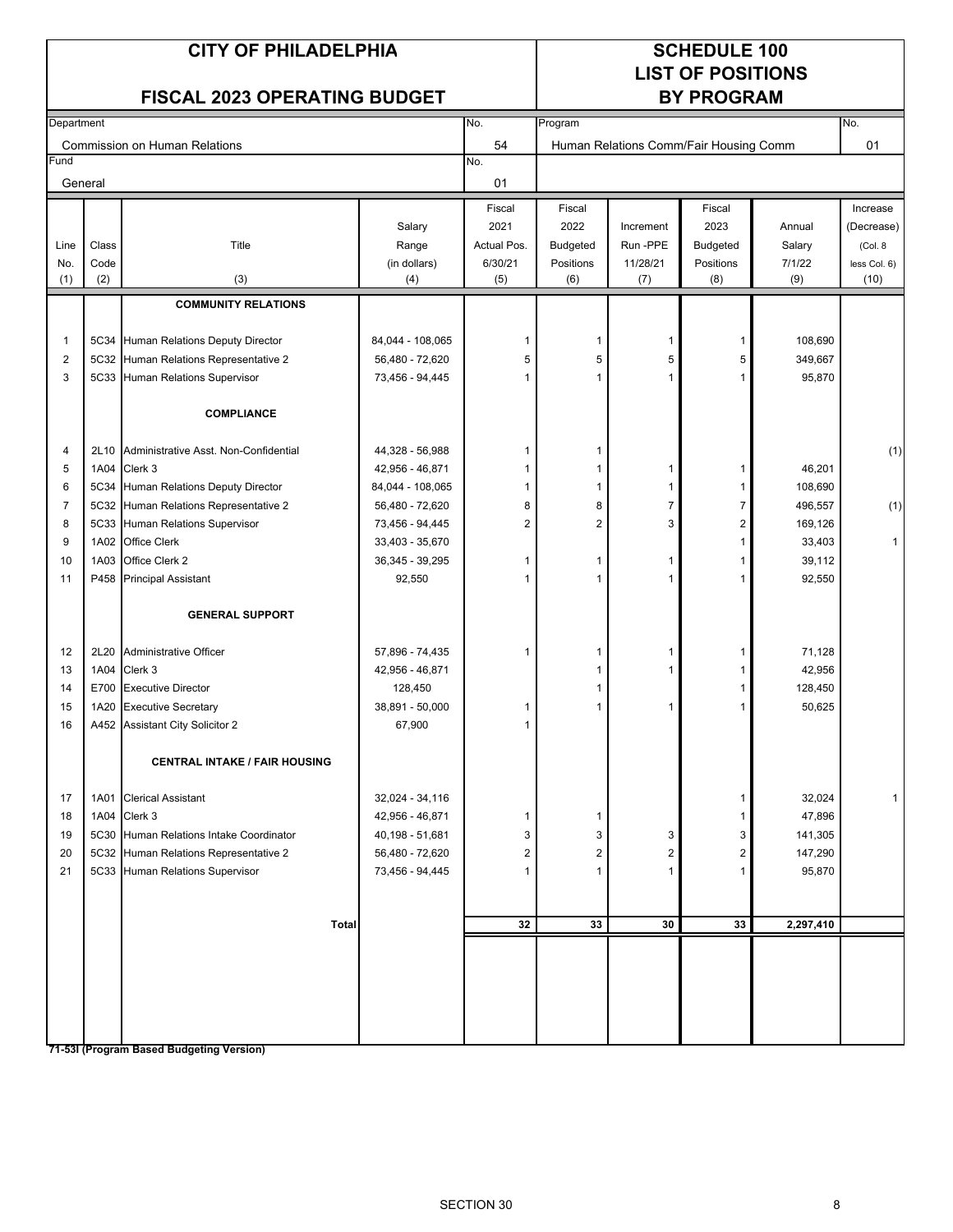|                                                   |                                                                                                                                                                | <b>CITY OF PHILADELPHIA</b><br><b>FISCAL 2023 OPERATING BUDGET</b> |                     |                             |                                        |                                                 |                                                       |                                         | <b>SCHEDULE 100</b><br><b>LIST OF POSITIONS</b><br><b>BY PROGRAM</b> |                                   |                                                   |  |
|---------------------------------------------------|----------------------------------------------------------------------------------------------------------------------------------------------------------------|--------------------------------------------------------------------|---------------------|-----------------------------|----------------------------------------|-------------------------------------------------|-------------------------------------------------------|-----------------------------------------|----------------------------------------------------------------------|-----------------------------------|---------------------------------------------------|--|
| Department                                        |                                                                                                                                                                |                                                                    |                     |                             | No.                                    | Program                                         |                                                       |                                         |                                                                      |                                   | No.                                               |  |
| Fund                                              |                                                                                                                                                                | <b>Commission on Human Relations</b>                               |                     |                             | 54<br>No.                              |                                                 |                                                       |                                         | Human Relations Comm/Fair Housing Comm                               |                                   | 01                                                |  |
| General                                           |                                                                                                                                                                |                                                                    |                     |                             | 01                                     |                                                 |                                                       |                                         |                                                                      |                                   |                                                   |  |
| Line<br>No.<br>(1)                                | Class<br>Code<br>(2)                                                                                                                                           | Title<br>(3)                                                       |                     |                             | Salary<br>Range<br>(in dollars)<br>(4) | Fiscal<br>2021<br>Actual Pos.<br>6/30/21<br>(5) | Fiscal<br>2022<br><b>Budgeted</b><br>Positions<br>(6) | Increment<br>Run-PPE<br>11/28/21<br>(7) | Fiscal<br>2023<br><b>Budgeted</b><br>Positions<br>(8)                | Annual<br>Salary<br>7/1/22<br>(9) | Inc.<br>(Dec.)<br>(Col. 8<br>less Col. 6)<br>(10) |  |
| $\mathbf{1}$<br>$\overline{\mathbf{c}}$<br>3<br>4 | <b>Staffing Requirements</b><br><b>Commissioners and Board Members</b><br>Lump Sum<br>DC33/DC47/Nonrep/Exempt Wage Increases and Other<br>Negotiated Increases |                                                                    |                     |                             | 32                                     | 33                                              | 30                                                    | 33                                      | 2,297,410<br>38,243<br>67,798<br>70,219                              |                                   |                                                   |  |
|                                                   |                                                                                                                                                                | <b>Total Gross Requirements</b>                                    |                     |                             |                                        | 32                                              | 33                                                    | 30                                      | 33                                                                   | 2,473,670                         |                                                   |  |
|                                                   |                                                                                                                                                                | Plus: Earned Increment                                             |                     |                             |                                        |                                                 |                                                       |                                         |                                                                      | 19,883                            |                                                   |  |
|                                                   |                                                                                                                                                                | Plus: Longevity                                                    |                     |                             |                                        | 1,636                                           |                                                       |                                         |                                                                      |                                   |                                                   |  |
|                                                   |                                                                                                                                                                | Less: (Vacancy Allowance)                                          |                     |                             |                                        |                                                 |                                                       |                                         |                                                                      |                                   |                                                   |  |
|                                                   |                                                                                                                                                                |                                                                    |                     | <b>Total Budget Request</b> |                                        |                                                 |                                                       |                                         |                                                                      | 2,495,189                         |                                                   |  |
|                                                   |                                                                                                                                                                |                                                                    |                     |                             | <b>Summary of Personal Services</b>    |                                                 |                                                       |                                         |                                                                      |                                   |                                                   |  |
|                                                   |                                                                                                                                                                |                                                                    |                     | Fiscal 2021                 |                                        | Fiscal 2022                                     | Increment                                             |                                         | Fiscal 2023                                                          | Inc. $/$ (Dec.)                   | Inc. / (Dec.)<br>in Bud. Pos.                     |  |
| Line<br>No.                                       |                                                                                                                                                                | Category                                                           | Actual<br>Positions | Actual<br>Obligations       | <b>Budgeted</b><br>Positions           | Estimated<br>Obligations                        | Run-PPE                                               | Budgeted<br>Positions                   | Department<br>Request                                                | in Require.<br>(Col. 9            | (Col. 8)                                          |  |
|                                                   |                                                                                                                                                                |                                                                    | 6/30/21             |                             |                                        |                                                 | 11/28/21                                              |                                         |                                                                      | less Col. 6)                      | less Col. 5)                                      |  |
| (1)                                               |                                                                                                                                                                | (2)                                                                | (3)                 | (4)                         | (5)                                    | (6)                                             | (7)                                                   | (8)                                     | (9)                                                                  | (10)                              | (11)                                              |  |
| $\mathbf{1}$                                      | Lump Sum                                                                                                                                                       |                                                                    |                     | 40,742                      |                                        | 19,265                                          |                                                       |                                         | 67,798                                                               | 48,533                            |                                                   |  |
| $\overline{2}$                                    |                                                                                                                                                                | Full Time - Civilian                                               | 32                  | 2,199,607                   | 33                                     | 2,406,399                                       | 30                                                    | 33                                      | 2,389,148                                                            | (17, 251)                         |                                                   |  |
| 3                                                 |                                                                                                                                                                | Full Time - Uniform                                                |                     |                             |                                        |                                                 |                                                       |                                         |                                                                      |                                   |                                                   |  |
| $\overline{4}$                                    |                                                                                                                                                                | Bonus, Gross Adj.                                                  |                     |                             |                                        |                                                 |                                                       |                                         |                                                                      |                                   |                                                   |  |
| 5                                                 |                                                                                                                                                                | PT, Temp/Seas, Bd, SCG                                             |                     | 22,165                      |                                        | 38,243                                          |                                                       |                                         | 38,243                                                               |                                   |                                                   |  |
| 6                                                 |                                                                                                                                                                | Overtime - Civilian                                                |                     | 4,569                       |                                        |                                                 |                                                       |                                         |                                                                      |                                   |                                                   |  |
| $\overline{7}$                                    |                                                                                                                                                                | Overtime - Uniform                                                 |                     |                             |                                        |                                                 |                                                       |                                         |                                                                      |                                   |                                                   |  |
| 8                                                 |                                                                                                                                                                | Unused Uniform Leave                                               |                     |                             |                                        |                                                 |                                                       |                                         |                                                                      |                                   |                                                   |  |
| 9                                                 | Shift/Stress                                                                                                                                                   |                                                                    |                     |                             |                                        |                                                 |                                                       |                                         |                                                                      |                                   |                                                   |  |
| 10                                                |                                                                                                                                                                | H&L, IOD, LT-Sick                                                  |                     |                             |                                        |                                                 |                                                       |                                         |                                                                      |                                   |                                                   |  |
| 11<br>12                                          |                                                                                                                                                                |                                                                    |                     |                             |                                        |                                                 |                                                       |                                         |                                                                      |                                   |                                                   |  |
|                                                   |                                                                                                                                                                | Total                                                              | 32                  | 2,267,083                   | $33\,$                                 | 2,463,907                                       | $30\,$                                                | 33                                      | 2,495,189                                                            | 31,282                            |                                                   |  |

**71-53J (Program Based Budgeting Version)**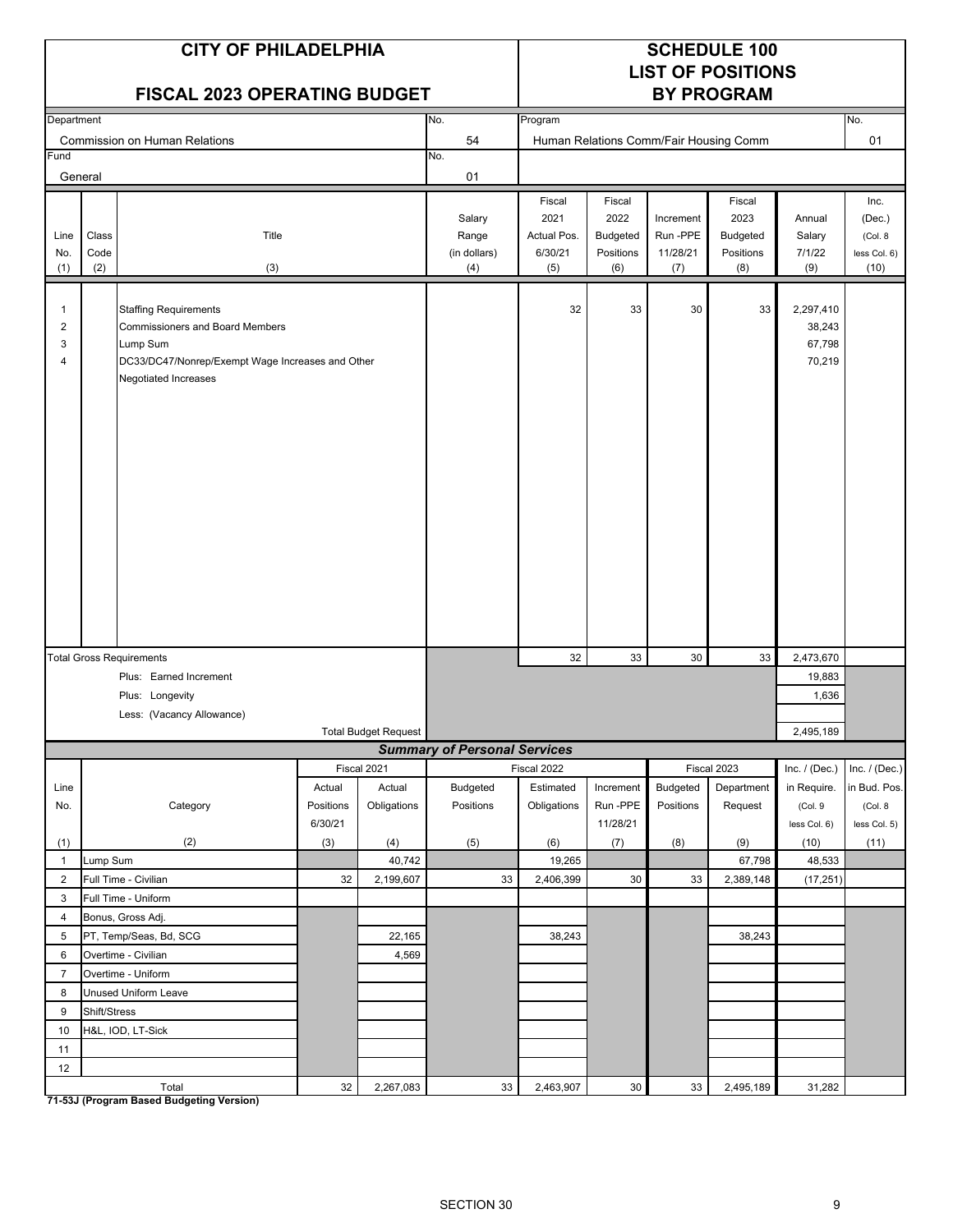## **CITY OF PHILADELPHIA SCHEDULE 200**

### **FISCAL 2023 OPERATING BUDGET BY PROGRAM**

# **PURCHASE OF SERVICES**

| Department |                                                                | No.                                        | Program        |                                        |              | No.        |
|------------|----------------------------------------------------------------|--------------------------------------------|----------------|----------------------------------------|--------------|------------|
|            | <b>Commission on Human Relations</b>                           | 54                                         |                | Human Relations Comm/Fair Housing Comm |              | 01         |
| Fund       |                                                                | No.                                        |                |                                        |              |            |
| General    |                                                                | 01                                         |                |                                        |              |            |
|            |                                                                | Fiscal 2021                                | Fiscal 2022    | Fiscal 2022                            | Fiscal 2023  | Increase   |
| Code       | Description                                                    | Actual                                     | Original       | Estimated                              | Departmental | or         |
|            |                                                                | Obligations                                | Appropriations | Obligations                            | Request      | (Decrease) |
| (1)        | (2)                                                            | (3)                                        | (4)            | (5)                                    | (6)          | (7)        |
|            |                                                                | <b>Schedule 200 - Purchase of Services</b> |                |                                        |              |            |
| 201        | Cleaning & Laundering                                          |                                            |                |                                        |              |            |
| 202        | <b>Janitorial Services</b>                                     |                                            |                |                                        |              |            |
| 205        | Refuse, Garbage, Silt and Sludge Removal                       |                                            |                |                                        |              |            |
| 209        | Telephone & Communication                                      |                                            | 1,607          | 1,607                                  | 1,607        |            |
| 210        | <b>Postal Services</b>                                         | 84                                         | 50             | 50                                     | 50           |            |
| 211        | Transportation                                                 | 314                                        | 3,250          | 3,250                                  | 3,250        |            |
| 215        | Licenses, Permits & Inspection Charges                         |                                            |                |                                        |              |            |
| 216        | Commercial off the Shelf Software Licenses                     | 489                                        |                |                                        |              |            |
| 220        | <b>Electric Current</b>                                        |                                            |                |                                        |              |            |
| 221        | <b>Gas Services</b>                                            |                                            |                |                                        |              |            |
| 222        | Steam for Heating                                              |                                            |                |                                        |              |            |
| 230        | Meals (non-travel) & Official Entertaining                     |                                            | 250            | 250                                    | 250          |            |
| 231        | Overtime Meals                                                 | 18                                         |                |                                        |              |            |
| 240        | <b>Advertising &amp; Promotional Activities</b>                |                                            |                |                                        |              |            |
| 250        | <b>Professional Services</b>                                   | 7,697                                      | 3,500          | 3,500                                  | 3,500        |            |
| 251        | Professional Svcs. - Information Technology                    |                                            |                |                                        |              |            |
| 252        | <b>Accounting &amp; Auditing Services</b>                      |                                            |                |                                        |              |            |
| 253        | Legal Services                                                 |                                            |                |                                        |              |            |
| 254        | Mental Health & Intellectual Disability Services               | 670                                        | 2,000          | 2,000                                  | 2,000        |            |
| 255        | Dues                                                           |                                            | 4,500          | 4,500                                  | 4,500        |            |
| 256<br>257 | Seminar & Training Sessions                                    |                                            |                |                                        |              |            |
| 258        | Architectural & Engineering Services<br><b>Court Reporters</b> | 2,403                                      | 15,500         | 15,500                                 | 15,500       |            |
| 259        | <b>Arbitration Fees</b>                                        |                                            |                |                                        |              |            |
| 260        | Repair & Maintenance Charges                                   |                                            | 3,500          | 3,500                                  | 12,176       | 8,676      |
| 261        | Repaving, Repairing & Resurfacing Streets                      |                                            |                |                                        |              |            |
| 262        | <b>Demolition of Buildings</b>                                 |                                            |                |                                        |              |            |
| 264        | <b>Abatement of Nuisances</b>                                  |                                            |                |                                        |              |            |
| 265        | Rehabilitation of Property                                     |                                            |                |                                        |              |            |
| 266        | Maint. & Support - Comp. Hardware & Software                   |                                            | 500            | 500                                    | 500          |            |
| 275        | Juror Fees                                                     |                                            |                |                                        |              |            |
| 276        | Juror Expenses                                                 |                                            |                |                                        |              |            |
| 277        | <b>Witness Fees</b>                                            |                                            |                |                                        |              |            |
| 280        | Insurance & Official Bonds                                     |                                            |                |                                        |              |            |
| 282        | Lease Purchase - Computer Systems                              |                                            |                |                                        |              |            |
| 283        | Lease Purchase - Vehicles                                      |                                            |                |                                        |              |            |
| 284        | Ground & Building Rental                                       |                                            |                |                                        |              |            |
| 285        | Rents - Other                                                  | 143                                        |                |                                        |              |            |
| 286        | Rental of Parking Spaces                                       |                                            |                |                                        |              |            |
| 290        | Payments for Care of Individuals                               |                                            |                |                                        |              |            |
| 295        | <b>Imprest Advances</b>                                        |                                            |                |                                        |              |            |
| 298        | Payments for Burials & Graves                                  |                                            |                |                                        |              |            |
| 299        | Other Expenses (not otherwise classified)                      |                                            |                |                                        |              |            |
|            |                                                                |                                            |                |                                        |              |            |
|            |                                                                |                                            |                |                                        |              |            |
|            |                                                                |                                            |                |                                        |              |            |
|            | Total                                                          | 11,818                                     | 34,657         | 34,657                                 | 43,333       | 8,676      |

**71-53K (Program Based Budgeting Version)**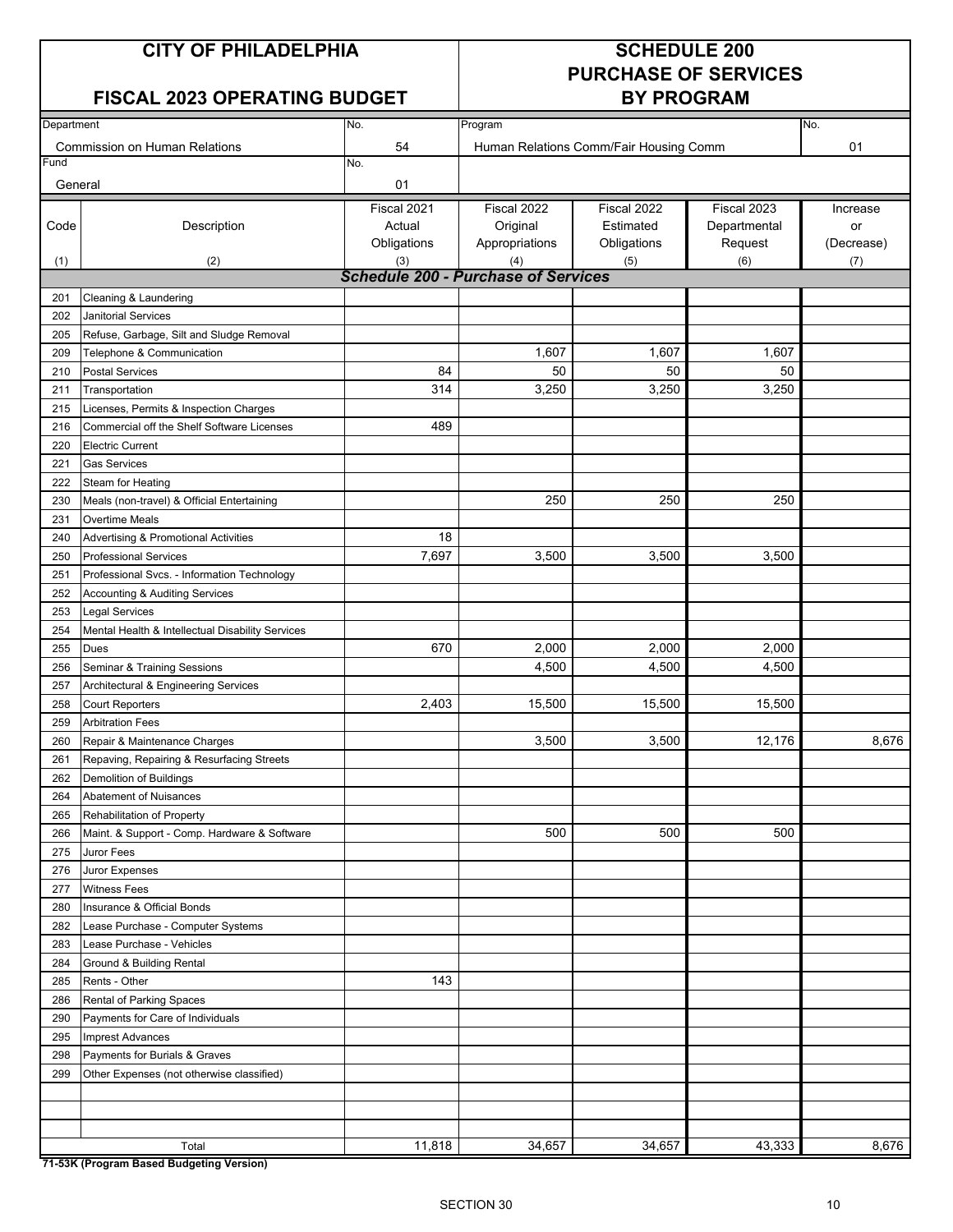#### FISCAL 2023 OPERATING BUDGET | BY PROGRAM

## **CITY OF PHILADELPHIA SCHEDULE 300 - 400 MATERIALS, SUPPLIES & EQUIPMENT**

| Department                           |                                                       | No.                                            | Program                                | No.         |              |            |  |  |  |  |
|--------------------------------------|-------------------------------------------------------|------------------------------------------------|----------------------------------------|-------------|--------------|------------|--|--|--|--|
| <b>Commission on Human Relations</b> |                                                       | 54                                             | Human Relations Comm/Fair Housing Comm |             |              | 01         |  |  |  |  |
| Fund                                 |                                                       | No.                                            |                                        |             |              |            |  |  |  |  |
| General                              |                                                       | 01                                             |                                        |             |              |            |  |  |  |  |
|                                      |                                                       | Fiscal 2021                                    | Fiscal 2022                            | Fiscal 2022 | Fiscal 2023  | Increase   |  |  |  |  |
| Code                                 | Description                                           | Actual                                         | Original                               | Estimated   | Departmental | or         |  |  |  |  |
|                                      |                                                       | Obligations                                    | Appropriations                         | Obligations | Request      | (Decrease) |  |  |  |  |
| (1)                                  | (2)                                                   | (3)                                            | (4)                                    | (5)         | (6)          | (7)        |  |  |  |  |
|                                      |                                                       | <b>Schedule 300 - Materials &amp; Supplies</b> |                                        |             |              |            |  |  |  |  |
| 301                                  | Agricultural & Botanical                              |                                                |                                        |             |              |            |  |  |  |  |
| 302                                  | Animal, Livestock & Marine                            |                                                |                                        |             |              |            |  |  |  |  |
| 303                                  | Bakeshop, Dining Room & Kitchen                       |                                                |                                        |             |              |            |  |  |  |  |
| 304                                  | Books & Other Publications                            |                                                |                                        |             |              |            |  |  |  |  |
| 305                                  | <b>Building &amp; Construction</b>                    |                                                |                                        |             |              |            |  |  |  |  |
| 306                                  | <b>Library Materials</b>                              |                                                |                                        |             |              |            |  |  |  |  |
| 307                                  | <b>Chemicals &amp; Gases</b>                          |                                                |                                        |             |              |            |  |  |  |  |
| 308                                  | Dry Goods, Notions & Wearing Apparel                  |                                                |                                        |             |              |            |  |  |  |  |
| 309                                  | Cordage & Fibers                                      |                                                |                                        |             |              |            |  |  |  |  |
| 310                                  | Electrical & Communication                            |                                                |                                        |             |              |            |  |  |  |  |
| 311                                  | General Equipment & Machinery                         |                                                |                                        |             |              |            |  |  |  |  |
| 312                                  | Fire Fighting & Safety                                |                                                |                                        |             |              |            |  |  |  |  |
| 313                                  | Food                                                  |                                                |                                        |             |              |            |  |  |  |  |
| 314                                  | Fuel - Heating & Cooling                              |                                                |                                        |             |              |            |  |  |  |  |
| 316                                  | General Hardware & Minor Tools                        |                                                |                                        |             |              |            |  |  |  |  |
| 317                                  | <b>Hospital &amp; Laboratory</b>                      |                                                |                                        |             |              |            |  |  |  |  |
| 318                                  | Janitorial, Laundry & Household                       |                                                |                                        |             |              |            |  |  |  |  |
| 320                                  | Office Materials & Supplies                           | 4,681                                          | 9,731                                  | 9,731       | 9,731        |            |  |  |  |  |
| 322                                  | Small Power Tools & Hand Tools                        |                                                |                                        |             |              |            |  |  |  |  |
| 323                                  | Plumbing, AC & Space Heating                          |                                                |                                        |             |              |            |  |  |  |  |
| 324                                  | Precision, Photographic & Artists                     | 1,319                                          | 1,500                                  | 1,500       | 1,500        |            |  |  |  |  |
| 325                                  |                                                       | 572                                            | 1,500                                  | 1,500       | 1,500        |            |  |  |  |  |
|                                      | Printing                                              |                                                |                                        |             |              |            |  |  |  |  |
| 326                                  | Recreational & Educational                            |                                                |                                        |             |              |            |  |  |  |  |
| 328                                  | Vehicle Parts & Accessories                           |                                                |                                        |             |              |            |  |  |  |  |
| 335                                  | Lubricants                                            |                                                |                                        |             |              |            |  |  |  |  |
| 340                                  | #2 Diesel Fuel                                        |                                                |                                        |             |              |            |  |  |  |  |
| 341                                  | Compressed Natural Gas (CNG)                          |                                                |                                        |             |              |            |  |  |  |  |
| 342                                  | Liquid Propane Gas (LPG)                              |                                                |                                        |             |              |            |  |  |  |  |
| 345                                  | Gasoline                                              |                                                |                                        |             |              |            |  |  |  |  |
| 399                                  | Other Materials & Supplies (not otherwise classified) |                                                | 15,000                                 | 15,000      | 15,000       |            |  |  |  |  |
|                                      |                                                       |                                                |                                        |             |              |            |  |  |  |  |
|                                      | Total                                                 | 6,572                                          | 27,731                                 | 27,731      | 27,731       |            |  |  |  |  |
|                                      |                                                       |                                                | <b>Schedule 400 - Equipment</b>        |             |              |            |  |  |  |  |
| 405                                  | Construction, Dredging & Conveying                    |                                                |                                        |             |              |            |  |  |  |  |
| 410                                  | Electrical, Lighting & Communications                 |                                                |                                        |             |              |            |  |  |  |  |
| 411                                  | General Equipment & Machinery                         |                                                |                                        |             |              |            |  |  |  |  |
| 412                                  | Fire Fighting & Emergency                             |                                                |                                        |             |              |            |  |  |  |  |
| 417                                  | Hospital & Laboratory                                 |                                                |                                        |             |              |            |  |  |  |  |
| 420                                  | Office Equipment                                      |                                                | 300                                    | 300         | 300          |            |  |  |  |  |
| 423                                  | Plumbing, AC & Space Heating                          |                                                |                                        |             |              |            |  |  |  |  |
| 424                                  | Precision, Photographic & Artists                     |                                                |                                        |             |              |            |  |  |  |  |
| 426                                  | Recreational & Educational                            |                                                |                                        |             |              |            |  |  |  |  |
| 427                                  | <b>Computer Equipment &amp; Peripherals</b>           |                                                |                                        |             |              |            |  |  |  |  |
| 428                                  | Vehicles                                              |                                                |                                        |             |              |            |  |  |  |  |
| 430                                  | Furniture & Furnishings                               |                                                |                                        |             |              |            |  |  |  |  |
| 499                                  | Other Equipment (not otherwise classified)            |                                                |                                        |             |              |            |  |  |  |  |
|                                      |                                                       |                                                |                                        |             |              |            |  |  |  |  |
|                                      | Total                                                 |                                                | 300                                    | 300         | 300          |            |  |  |  |  |

**71-53L (Program Based Budgeting Version)**